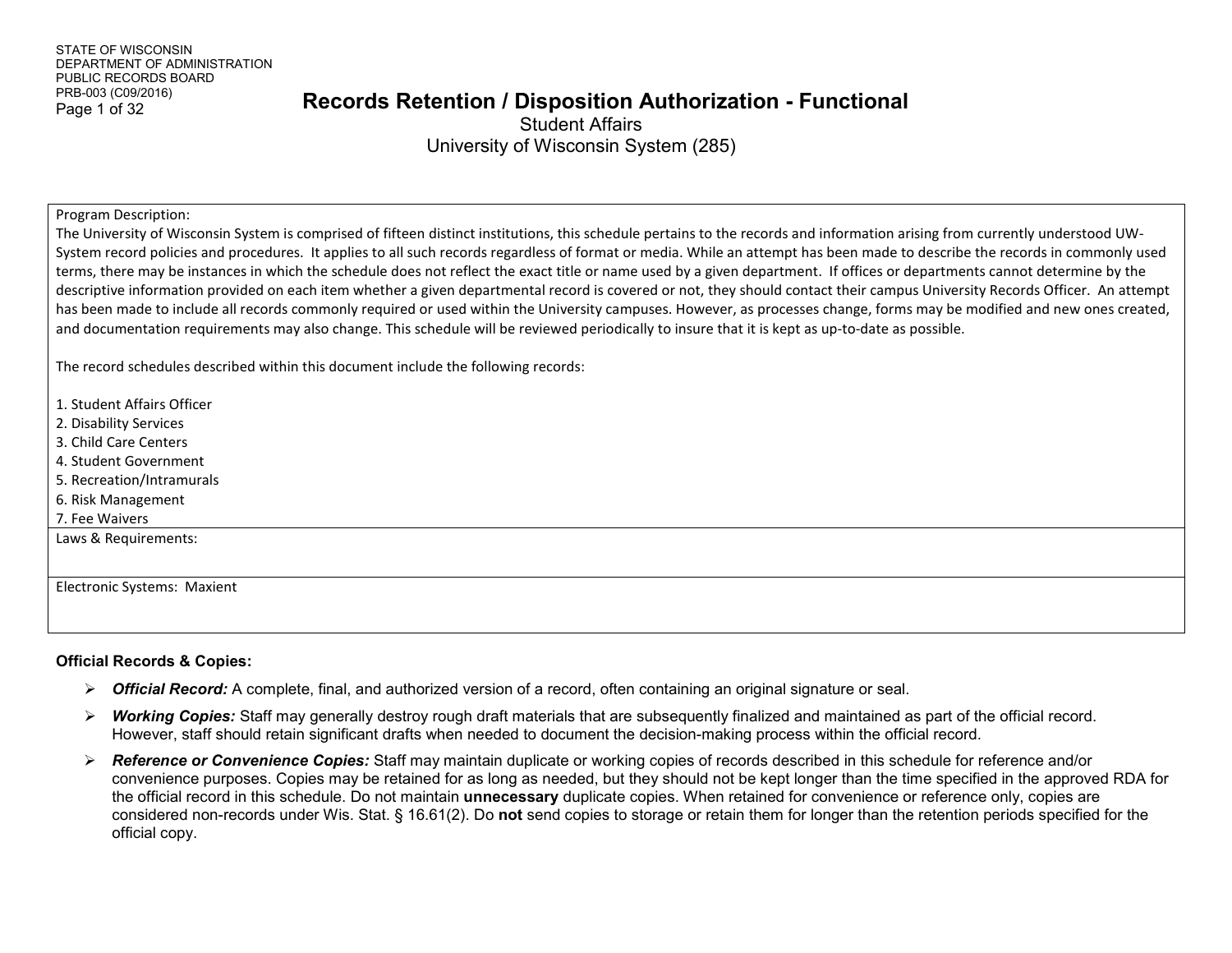#### Page 2 of 32 **Records Retention / Disposition Authorization - Functional**

Student Affairs University of Wisconsin System (285)

#### **Confidentiality of Records:**

Most records are not confidential and are open to public disclosure, however, there are exceptions. This retention schedule will identify any record series that may contain information required by law to be kept confidential or specifically required to be protected from public access, identifying the state or federal statute, administrative rule, or other legal authority that so requires. If in doubt as to whether or not a specific record, or content in that record, is confidential, check with your agency legal counsel. A record series should be identified as confidential even if not all records in the series contain confidential information and not all parts of records covered by the series are confidential.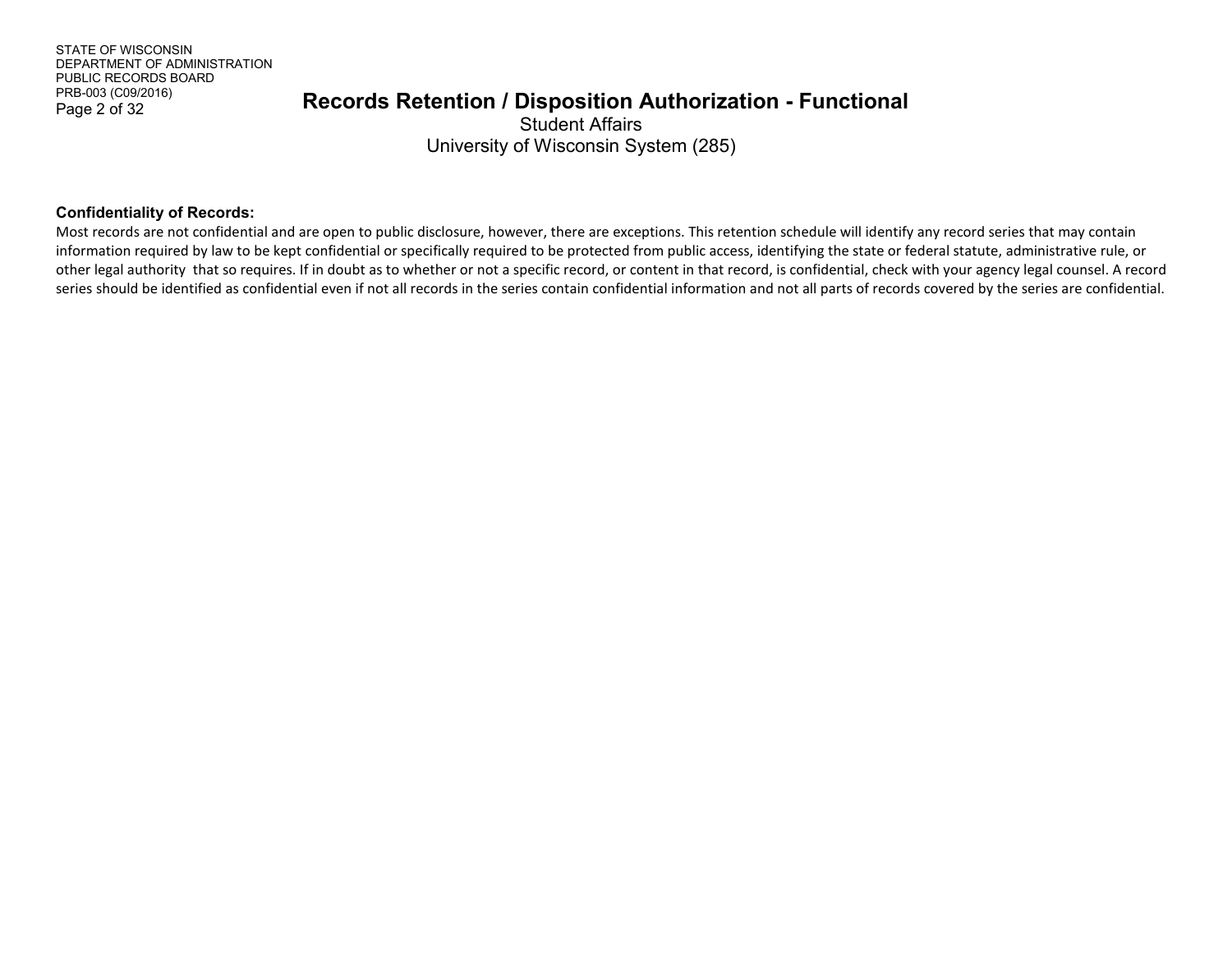**STATE OF WISCONSIN** DEPARTMENT OF ADMINISTRATION PUBLIC RECORDS BOARD PRB-003 (C09/2016) Page 3 of 36

#### Records Retention / Disposition Authorization - Functional

**Student Affairs** 

University of Wisconsin System (285)

| Additional Contact name and telephone number/email address                                                                         |                                   |                                                                                                                                                                            |                                     |
|------------------------------------------------------------------------------------------------------------------------------------|-----------------------------------|----------------------------------------------------------------------------------------------------------------------------------------------------------------------------|-------------------------------------|
|                                                                                                                                    |                                   |                                                                                                                                                                            |                                     |
|                                                                                                                                    |                                   |                                                                                                                                                                            |                                     |
| <b>Approval Signatures</b><br>Agency Program Manager<br>ernesse                                                                    | Date (mm/dd/ccyy)                 | Agency Records Officer                                                                                                                                                     | Date (mm/dd/ccyy)<br>2114/18        |
| Additional Signature                                                                                                               |                                   | <b>Additional Signature</b>                                                                                                                                                |                                     |
| are destroyed if litigation or audit involving these records has commenced or is anticipated.                                      |                                   | PUBLIC RECORDS BOARD APPROVAL: Authorization is contingent on restrictions to record destruction contained in Wis. Stat. § 19.35(5), Open Records Law, and that no records |                                     |
| State Archivist ·<br>for the compact of the film of the compact of the compact of the compact of the compact of the compact of the | Date (mm/dd/ccyy)<br>MAR 2 5 2019 | <b>PRB Executive Secretar</b>                                                                                                                                              | Date (mm/dd/ccyy)<br>$4 - 3 - 2019$ |
|                                                                                                                                    |                                   |                                                                                                                                                                            |                                     |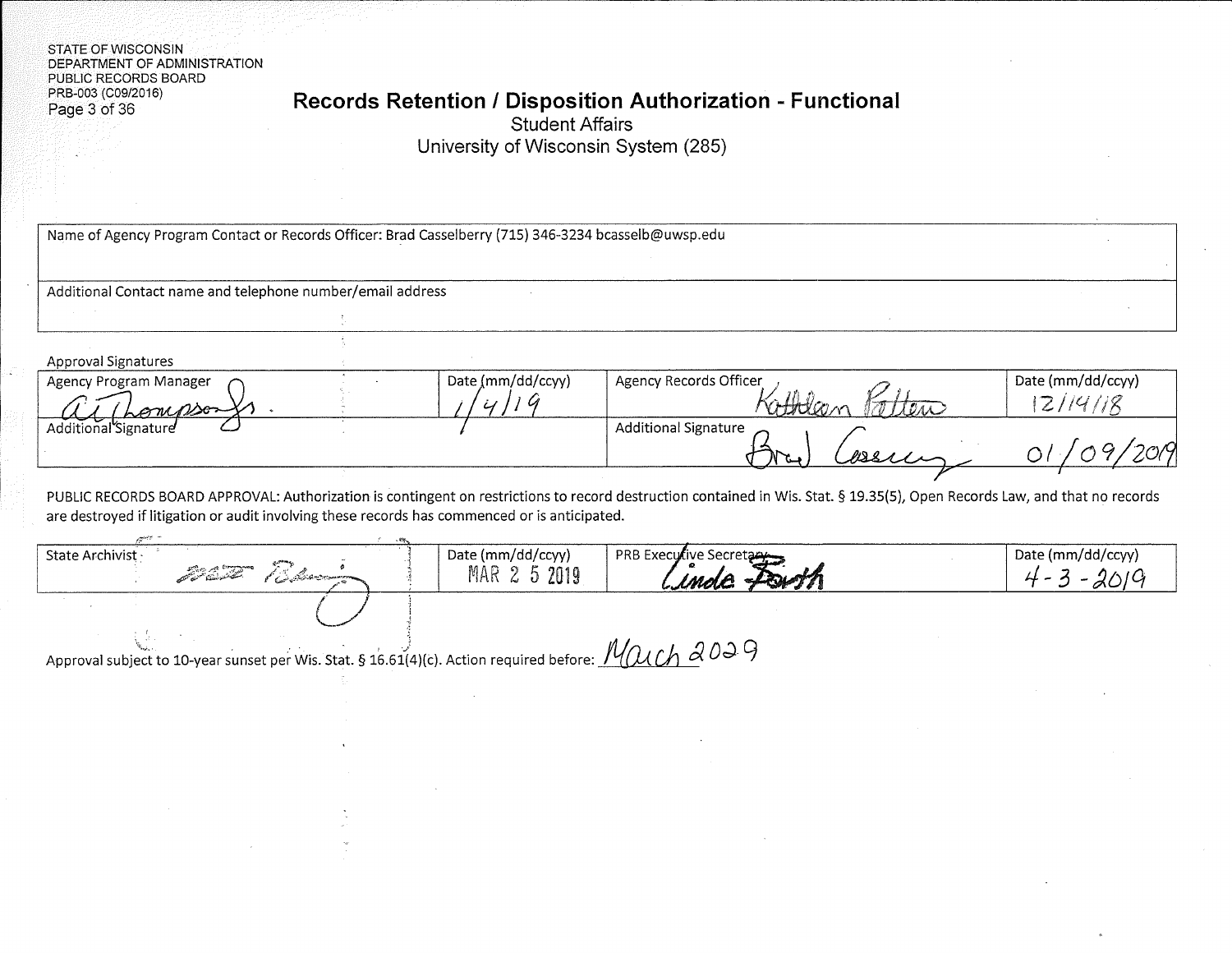# Page 4 of 32 **Records Retention / Disposition Authorization - Functional**

| 1. $RDA#$<br>/Status | <b>Record Series Title and Description</b><br>2.                                                                                                                                                                                                                                                                                                                                                                                                                                                                                                                                                                                                                                                                                                                                                                                                                                                                                                                                                                                                                                                                                                                                                                           | <b>Series</b> | 3. Record 4. Medium<br>for<br>Year of Record<br><b>Creation Storage</b> | ՟<br>เก่ | 6. Registry Exempt | 7. Confidential/<br>Access Restricted                                                                             | Essential (opt.)<br>ထံ | 9. Official<br>Record<br>Location<br>$($ opt. $)$ | 10. Minimum<br>Retention/<br>Disposition/<br>Event                                                          |
|----------------------|----------------------------------------------------------------------------------------------------------------------------------------------------------------------------------------------------------------------------------------------------------------------------------------------------------------------------------------------------------------------------------------------------------------------------------------------------------------------------------------------------------------------------------------------------------------------------------------------------------------------------------------------------------------------------------------------------------------------------------------------------------------------------------------------------------------------------------------------------------------------------------------------------------------------------------------------------------------------------------------------------------------------------------------------------------------------------------------------------------------------------------------------------------------------------------------------------------------------------|---------------|-------------------------------------------------------------------------|----------|--------------------|-------------------------------------------------------------------------------------------------------------------|------------------------|---------------------------------------------------|-------------------------------------------------------------------------------------------------------------|
|                      | 1. Student Affairs Officer                                                                                                                                                                                                                                                                                                                                                                                                                                                                                                                                                                                                                                                                                                                                                                                                                                                                                                                                                                                                                                                                                                                                                                                                 |               |                                                                         |          |                    |                                                                                                                   |                        |                                                   |                                                                                                             |
| <b>New</b>           | UWSTA100 Behavioral Incident Reports - Not Resulting in Student Agreement with<br><b>Conditions or Expulsion</b><br>Reports filed with the University due to a student's behavior that violated<br>University policy. This series applies to reports documenting incidents that<br>were not found severe enough to warrant a student entering into agreements<br>with conditions with the University or resulting in a student's expulsion.<br>Reports include, but are not limited to:<br><b>General Incident</b><br>Reports documenting behavioral misconduct, crimes as required by the Clery<br>Act, or general informational reports including student grievances and<br>complaints.<br><b>Hate/Bias Incident</b><br>Report documenting an act of bias or hate crime when the crime is based on<br>race/ethnicity, religion, sexual orientation, gender/gender identity or disability.<br><b>Student of Concern</b><br>General report of concern for students (ex.: mental health, missing student,<br>physical health, concerning behavior, death in the family, academic struggles).<br>This report initiates a campus response based on description of concern and<br>degree of urgency.<br>Interpersonal Violence | 1971          | Paper or<br>Electronic<br>Format                                        | Yes No   |                    | Yes<br>These records<br>are kept<br>according to<br>FERPA and<br><b>HIPAA</b><br>confidentiality<br>requirements. |                        |                                                   | <b>Retention:</b><br>EVT+7 Years<br>Event: Date<br>report closed<br>Disposition:<br>Destroy<br>Confidential |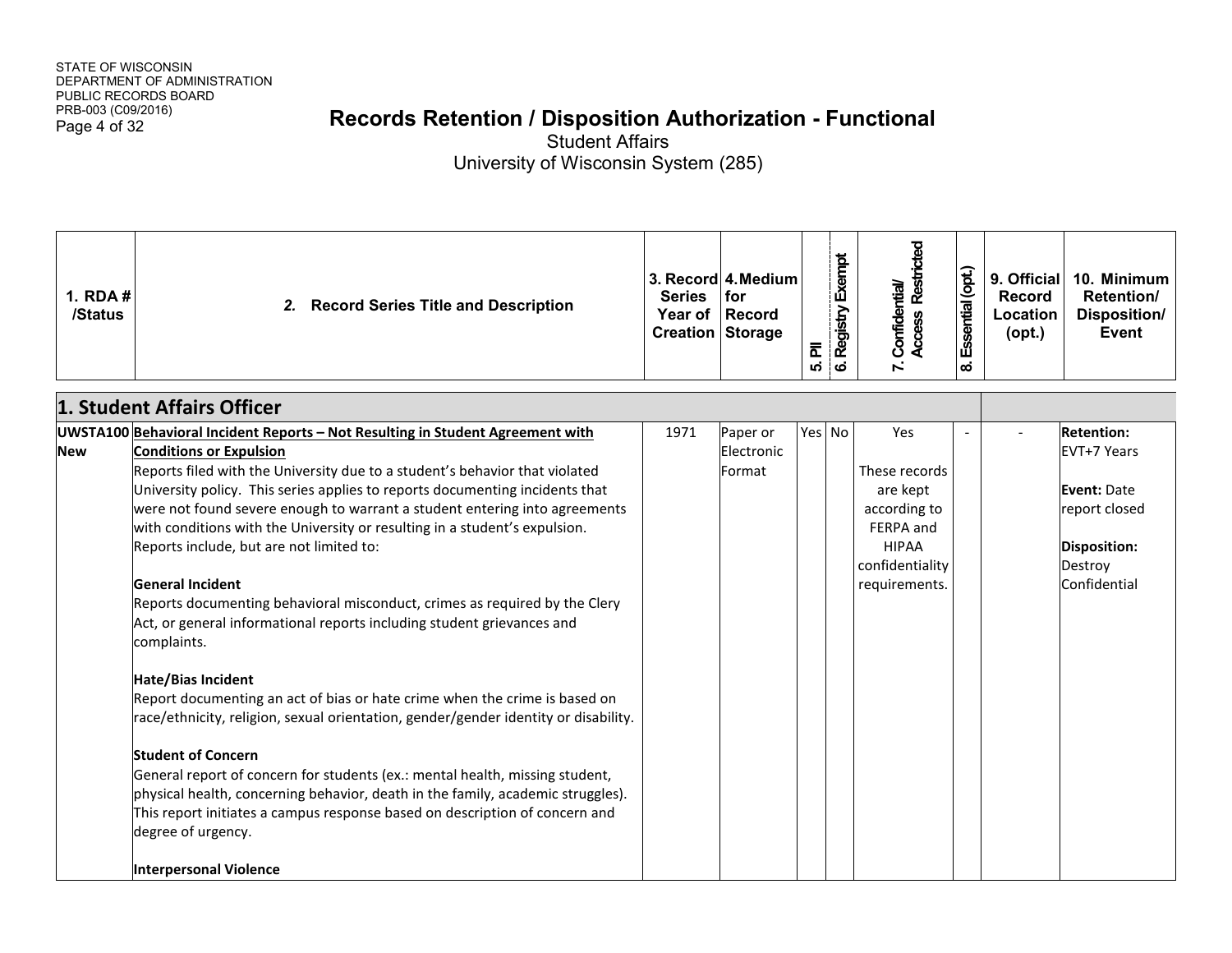### Page 5 of 32 **Records Retention / Disposition Authorization - Functional**

| 1. RDA #<br>/Status | <b>Record Series Title and Description</b><br>2.                                                                                                                                                                                                                                                                                                                                                                                                                                                                                                                                                                                                                                                                                                                                                                           | <b>Series</b><br>Year of Record<br>Creation Storage | 3. Record 4. Medium<br>for | 5. PII | 6. Registry Exempt | 7. Confidential/<br>Access Restricted | Essential (opt.)<br>$\boldsymbol{\omega}$ | 9. Official<br><b>Record</b><br>Location<br>$($ opt. $)$ | 10. Minimum<br>Retention/<br><b>Disposition/</b><br>Event |
|---------------------|----------------------------------------------------------------------------------------------------------------------------------------------------------------------------------------------------------------------------------------------------------------------------------------------------------------------------------------------------------------------------------------------------------------------------------------------------------------------------------------------------------------------------------------------------------------------------------------------------------------------------------------------------------------------------------------------------------------------------------------------------------------------------------------------------------------------------|-----------------------------------------------------|----------------------------|--------|--------------------|---------------------------------------|-------------------------------------------|----------------------------------------------------------|-----------------------------------------------------------|
|                     | Report of incidents of interpersonal violence including dating or domestic<br>violence, stalking, or sexual harassment. These are Title IX records.<br>Information in these reports may include, but is not limited to: filers name, job<br>position/title, phone number, email address, physical address, reason for filing,<br>level of urgency of report, date and time of incident, location of incident,<br>campus ID number, drivers license number, identification of parties involved,<br>descriptive narrative of event, photographs, video and emails.<br>On some campuses these records may be retained with Student Response Team<br>or Behavior Intervention Team records (UWSTA106).<br>These records are commonly maintained in the Maxient management system.<br>Records identified during records review. |                                                     |                            |        |                    |                                       |                                           |                                                          |                                                           |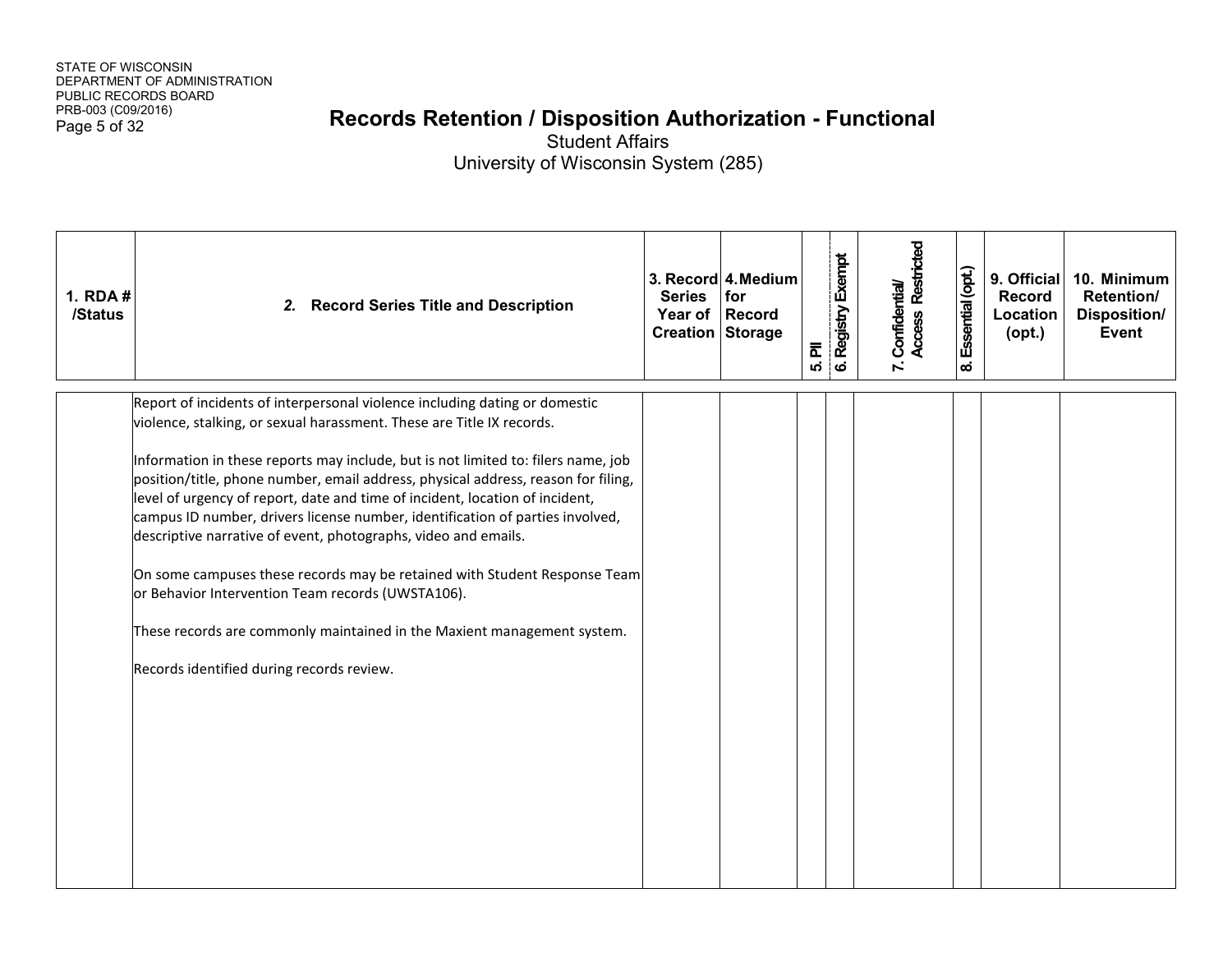# Page 6 of 32 **Records Retention / Disposition Authorization - Functional**

| 1. RDA #<br>/Status | 2. Record Series Title and Description                                                                                                                                                                                                                                                                                                                                                                                                                                                                                                                                                                                                                                                                                                                                                                                                                                                                                                                                                                                                                                                                                                                                                                                                                                     | <b>Series</b> | 3. Record 4. Medium<br>for<br>Year of Record<br>Creation Storage | ᇍ<br>ທ່ | Registry Exempt<br>$\bullet$ | <b>Access Restricted</b><br>7. Confidential/                                                                      | Essential (opt.)<br>ထံ | 9. Official<br><b>Record</b><br>Location<br>$($ opt. $)$ | 10. Minimum<br>Retention/<br>Disposition/<br><b>Event</b>                                                                         |
|---------------------|----------------------------------------------------------------------------------------------------------------------------------------------------------------------------------------------------------------------------------------------------------------------------------------------------------------------------------------------------------------------------------------------------------------------------------------------------------------------------------------------------------------------------------------------------------------------------------------------------------------------------------------------------------------------------------------------------------------------------------------------------------------------------------------------------------------------------------------------------------------------------------------------------------------------------------------------------------------------------------------------------------------------------------------------------------------------------------------------------------------------------------------------------------------------------------------------------------------------------------------------------------------------------|---------------|------------------------------------------------------------------|---------|------------------------------|-------------------------------------------------------------------------------------------------------------------|------------------------|----------------------------------------------------------|-----------------------------------------------------------------------------------------------------------------------------------|
|                     | 1. Student Affairs Officer                                                                                                                                                                                                                                                                                                                                                                                                                                                                                                                                                                                                                                                                                                                                                                                                                                                                                                                                                                                                                                                                                                                                                                                                                                                 |               |                                                                  |         |                              |                                                                                                                   |                        |                                                          |                                                                                                                                   |
| <b>New</b>          | UWSTA101 Behavioral Incident Reports Resulting in Student Agreements with Conditions<br>Reports filed with the University due to a student's behavior that violated<br>University policy. This series applies to reports documenting incidents that<br>were found severe enough to warrant a student entering into an agreement<br>with conditions with the University, a settlement process defined in Wis. Admin.<br>Code § UWS 17.15, but not resulting in a student's expulsion. Reports include,<br>but are not limited to:<br><b>General Incident</b><br>Reports documenting behavioral misconduct, crimes as required by the Clery<br>Act, or general informational reports including student grievances and<br>complaints.<br><b>Hate/Bias Incident</b><br>Report documenting an act of bias or hate crime when the crime is based on<br>race/ethnicity, religion, sexual orientation, gender/gender identity or disability.<br><b>Student of Concern</b><br>General report of concern for students (ex.: mental health, missing student,<br>physical health, concerning behavior, death in the family, academic struggles).<br>This report initiates a campus response based on description of concern and<br>degree of urgency.<br><b>Interpersonal Violence</b> | 1971          | Paper or<br>Electronic<br>Format                                 | Yes No  |                              | Yes<br>These records<br>are kept<br>according to<br>FERPA and<br><b>HIPAA</b><br>confidentiality<br>requirements. |                        |                                                          | <b>Retention:</b><br>EVT+10 Years<br>Event: Date<br>agreement<br>conditions met<br><b>Disposition:</b><br>Destroy<br>Confidential |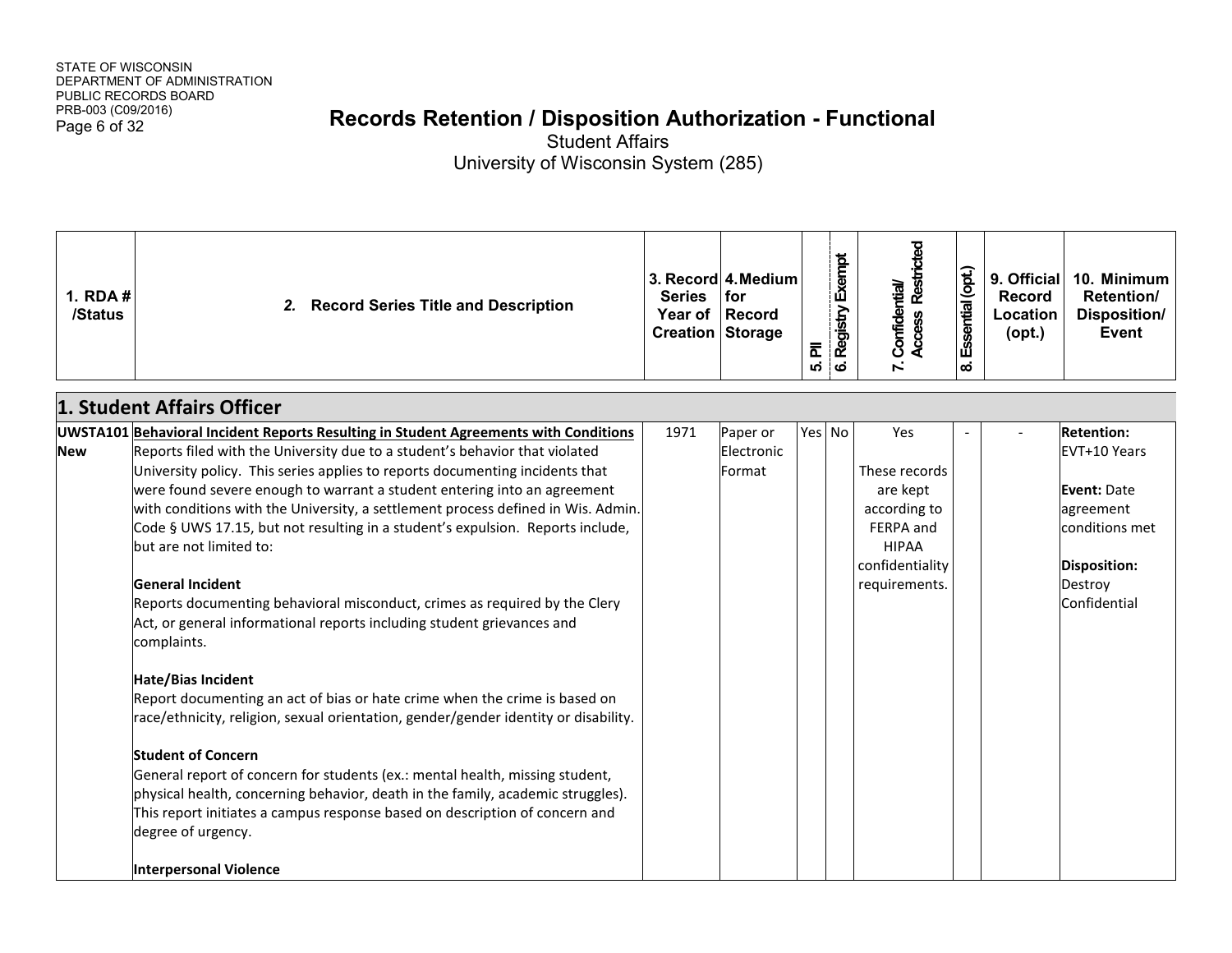# Page 7 of 32 **Records Retention / Disposition Authorization - Functional**

| 1. RDA #<br>/Status | 2.<br><b>Record Series Title and Description</b>                                                                                                                                                                                                                                                                                                                                                                                                                                                                                                                                                                                                                                                                                                                                                                        | <b>Series</b><br>Year of Record<br><b>Creation Storage</b> | 3. Record 4. Medium<br>for | ᇍ<br>ທ່ | Registry Exempt<br>$\mathbf{o}$ | 7. Confidential/<br>Access Restricted | Essential (opt.)<br>ထံ | 9. Official<br><b>Record</b><br>Location<br>$($ opt. $)$ | 10. Minimum<br>Retention/<br>Disposition/<br><b>Event</b> |
|---------------------|-------------------------------------------------------------------------------------------------------------------------------------------------------------------------------------------------------------------------------------------------------------------------------------------------------------------------------------------------------------------------------------------------------------------------------------------------------------------------------------------------------------------------------------------------------------------------------------------------------------------------------------------------------------------------------------------------------------------------------------------------------------------------------------------------------------------------|------------------------------------------------------------|----------------------------|---------|---------------------------------|---------------------------------------|------------------------|----------------------------------------------------------|-----------------------------------------------------------|
|                     | Report of incidents of interpersonal violence including dating or domestic<br>violence, stalking, or sexual harassment. These are Title IX records.<br>Information in the report may include, but is not limited to: filers name, job<br>position/title, phone number, email address, physical address, reason for filing,<br>level of urgency of report, date and time of incident, location of incident,<br>campus ID number, drivers license number, identification of parties involved,<br>descriptive narrative of event, photographs, video and emails.<br>On some campuses these records may be retained with Student Response Team<br>or Behavior Intervention Team records (UWSTA107).<br>These records are commonly maintained in the Maxient management system.<br>Records identified during records review. |                                                            |                            |         |                                 |                                       |                        |                                                          |                                                           |
|                     |                                                                                                                                                                                                                                                                                                                                                                                                                                                                                                                                                                                                                                                                                                                                                                                                                         |                                                            |                            |         |                                 |                                       |                        |                                                          |                                                           |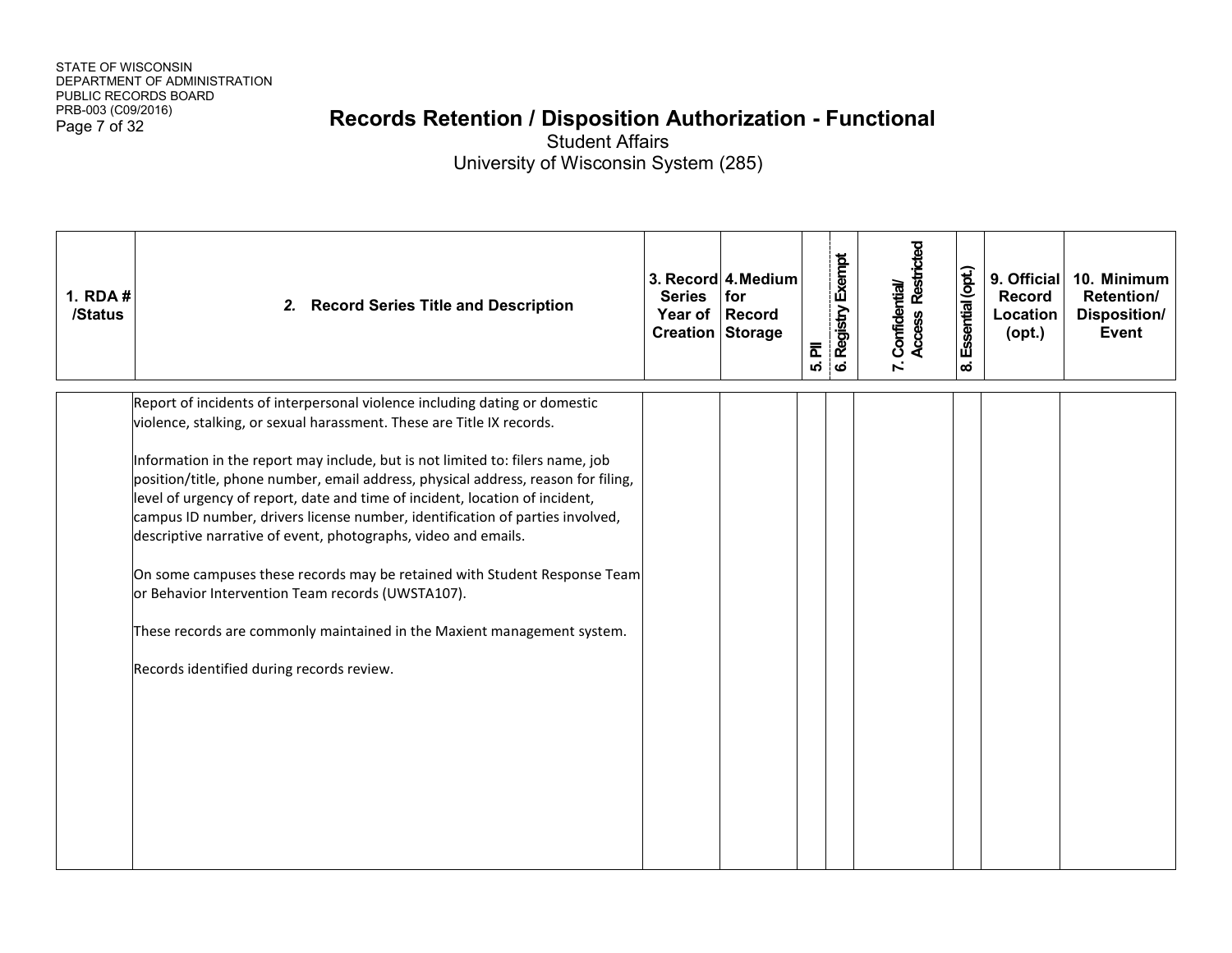# Page 8 of 32 **Records Retention / Disposition Authorization - Functional**

| 1. RDA #<br>/Status | <b>Record Series Title and Description</b><br>2.                                                                                                                                                                                                                                                                                                                                                                                                                                                                                                                                                                                                                                                                                                                                                                                                                                                                                                                                                                                                                                                                                                                                                                                                                                      | <b>Series</b> | 3. Record 4. Medium<br>for<br>Year of Record<br>Creation Storage | 司<br>ທ່ | Registry Exempt<br>$\ddot{\mathbf{c}}$ | <b>Access Restricted</b><br>7. Confidential/                                                                      | Essential (opt.)<br>ထံ | 9. Official<br>Record<br>Location<br>$($ opt. $)$ | 10. Minimum<br>Retention/<br><b>Disposition/</b><br><b>Event</b>                                            |
|---------------------|---------------------------------------------------------------------------------------------------------------------------------------------------------------------------------------------------------------------------------------------------------------------------------------------------------------------------------------------------------------------------------------------------------------------------------------------------------------------------------------------------------------------------------------------------------------------------------------------------------------------------------------------------------------------------------------------------------------------------------------------------------------------------------------------------------------------------------------------------------------------------------------------------------------------------------------------------------------------------------------------------------------------------------------------------------------------------------------------------------------------------------------------------------------------------------------------------------------------------------------------------------------------------------------|---------------|------------------------------------------------------------------|---------|----------------------------------------|-------------------------------------------------------------------------------------------------------------------|------------------------|---------------------------------------------------|-------------------------------------------------------------------------------------------------------------|
|                     | 1. Student Affairs Officer                                                                                                                                                                                                                                                                                                                                                                                                                                                                                                                                                                                                                                                                                                                                                                                                                                                                                                                                                                                                                                                                                                                                                                                                                                                            |               |                                                                  |         |                                        |                                                                                                                   |                        |                                                   |                                                                                                             |
| <b>New</b>          | <b>UWSTA102 Behavioral Incident Reports Resulting in Expulsion</b><br>Reports filed with the University due to a student's behavior that violated<br>University policy. This series applies to reports documenting incidents that<br>were found severe enough to warrant a student's expulsion from the<br>University. Reports include, but are not limited to:<br><b>General Incident</b><br>Reports documenting behavioral misconduct, crimes as required by the Clery<br>Act, or general informational reports including student grievances and<br>complaints.<br>Hate/Bias Incident (Including death of victim)<br>Report documenting an act of bias or hate crime when the crime is based on<br>race/ethnicity, religion, sexual orientation, gender/gender identity or disability.<br><b>Student of Concern</b><br>General report of concern for students (ex.: mental health, missing student,<br>physical health, concerning behavior, death in the family, academic struggles).<br>This report initiates a campus response based on description of concern and<br>degree of urgency.<br><b>Interpersonal Violence</b><br>Report of incidents of interpersonal violence including dating or domestic<br>violence, stalking, or sexual harassment. These are Title IX records. | 1971          | Paper or<br>Electronic<br>Format                                 | Yes No  |                                        | Yes<br>These records<br>are kept<br>according to<br>FERPA and<br><b>HIPAA</b><br>confidentiality<br>requirements. |                        |                                                   | <b>Retention:</b><br>EVT+30 Years<br>Event: Date of<br>Expulsion<br>Disposition:<br>Destroy<br>Confidential |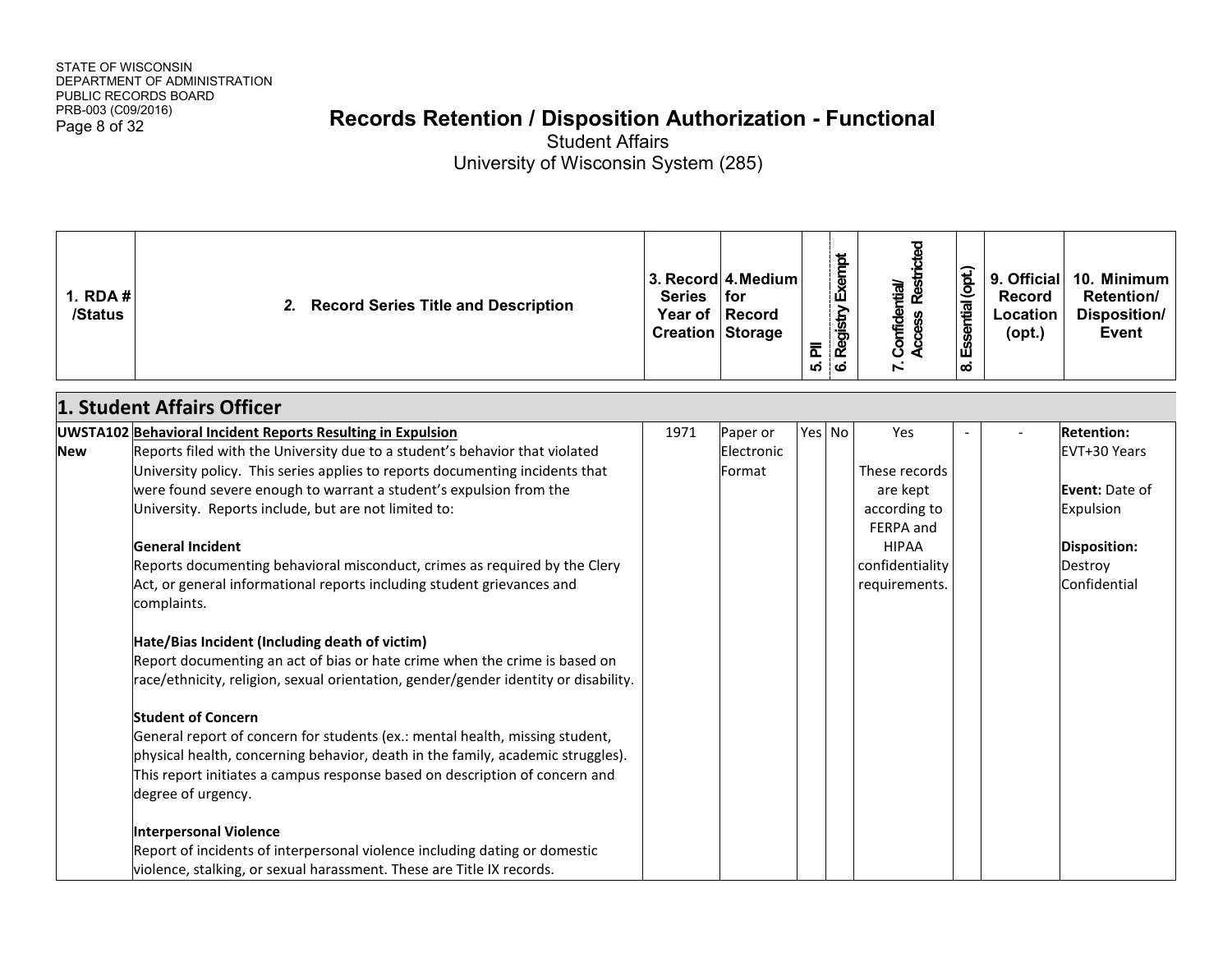# Page 9 of 32 **Records Retention / Disposition Authorization - Functional**

| 1. RDA #<br>/Status | 2. Record Series Title and Description                                                                                                                                                                                                                                                                                                                                                                                                                                                                                                                                                                                                                                                                                                                                                                                                                                                                                                                                            | <b>Series</b><br><b>Creation Storage</b> | 3. Record 4. Medium<br>for<br>Year of Record | $\overline{\overline{\mathtt{a}}}$<br>ທ່ | 6. Registry Exempt | <b>Access Restricted</b><br>7. Confidential/ | Essential (opt.)<br>$\boldsymbol{\infty}$ | 9. Official<br><b>Record</b><br>Location<br>$($ opt. $)$ | 10. Minimum<br>Retention/<br>Disposition/<br>Event |
|---------------------|-----------------------------------------------------------------------------------------------------------------------------------------------------------------------------------------------------------------------------------------------------------------------------------------------------------------------------------------------------------------------------------------------------------------------------------------------------------------------------------------------------------------------------------------------------------------------------------------------------------------------------------------------------------------------------------------------------------------------------------------------------------------------------------------------------------------------------------------------------------------------------------------------------------------------------------------------------------------------------------|------------------------------------------|----------------------------------------------|------------------------------------------|--------------------|----------------------------------------------|-------------------------------------------|----------------------------------------------------------|----------------------------------------------------|
|                     | Sexual Assault (Including 1st Degree)<br>Report filed by students, faculty and staff or community members of a sexual<br>assault they witnessed or received a report of. All UW employees are required<br>to file this report as outlined in Wis. Stat. § 36.11(22)(c). These are Title IX<br>records.<br>Information in the above reports may include, but is not limited to: filers name,<br>job position/title, phone number, email address, physical address, reason for<br>filing, level of urgency of report, date and time of incident, location of incident,<br>campus ID number, drivers license number, identification of parties involved,<br>descriptive narrative of event, photographs, video and emails.<br>On some campuses these records may be retained with Student Response Team<br>or Behavior Intervention Team records (UWSTA108).<br>These records are commonly maintained in the Maxient management system.<br>Records identified during records review. |                                          |                                              |                                          |                    |                                              |                                           |                                                          |                                                    |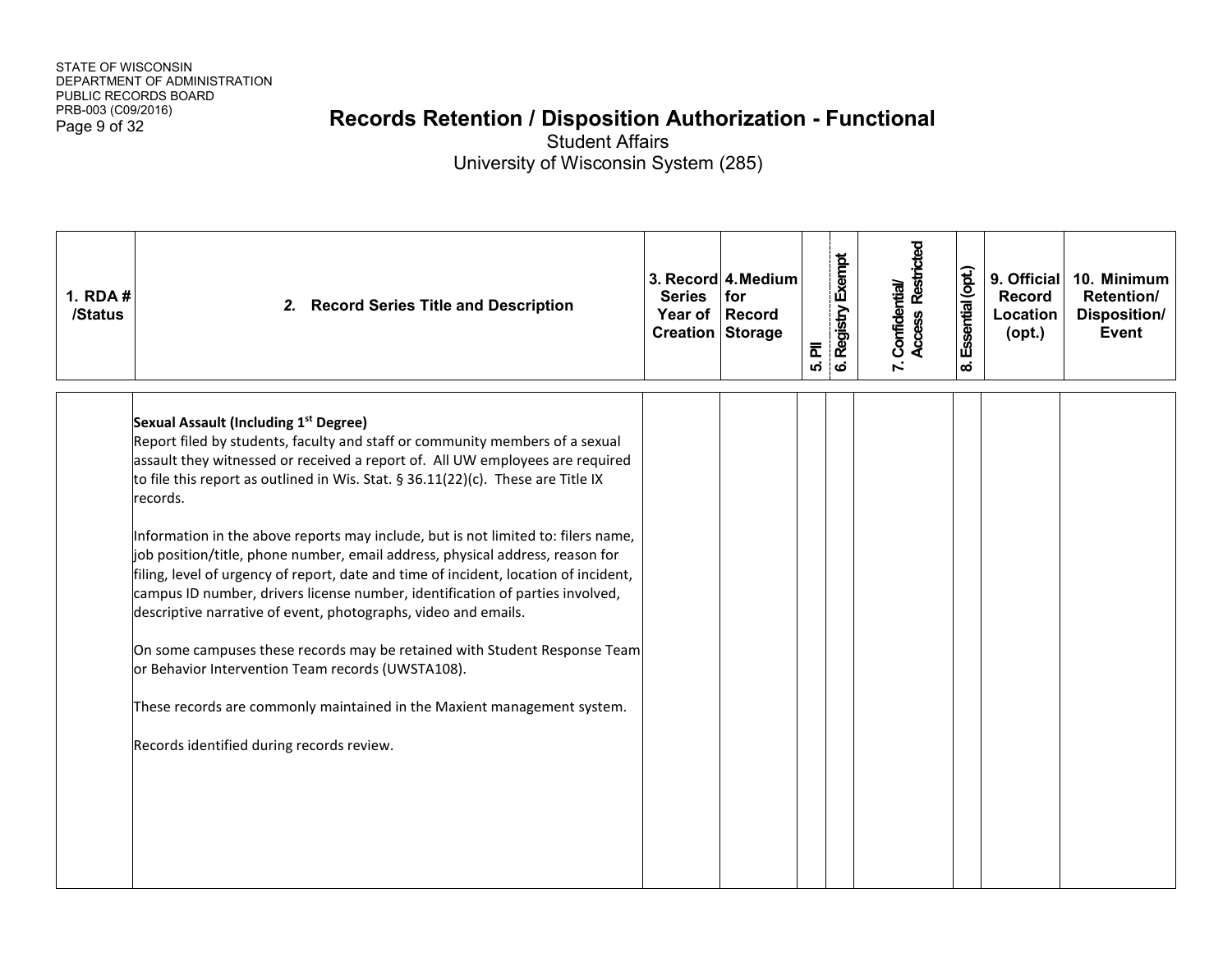# Page 10 of 32 **Records Retention / Disposition Authorization - Functional**

| 1. $RDA#$<br>/Status | 2. Record Series Title and Description                                                                                                                                                                                                                                                                                                                                                                                                                                                                                                                                                                                       | <b>Series</b><br>Year of<br><b>Creation Storage</b> | 3. Record 4. Medium<br>l for<br>Record | 눈<br>ທ່ | 6. Registry Exempt | <b>Access Restricted</b><br><b>Confidential/</b><br>$\bar{r}$                                        | Essential (opt.)<br>$\boldsymbol{\infty}$ | 9. Official<br><b>Record</b><br>Location<br>$($ opt. $)$ | 10. Minimum<br>Retention/<br>Disposition/<br><b>Event</b>                                        |
|----------------------|------------------------------------------------------------------------------------------------------------------------------------------------------------------------------------------------------------------------------------------------------------------------------------------------------------------------------------------------------------------------------------------------------------------------------------------------------------------------------------------------------------------------------------------------------------------------------------------------------------------------------|-----------------------------------------------------|----------------------------------------|---------|--------------------|------------------------------------------------------------------------------------------------------|-------------------------------------------|----------------------------------------------------------|--------------------------------------------------------------------------------------------------|
|                      | 1. Student Affairs Officer                                                                                                                                                                                                                                                                                                                                                                                                                                                                                                                                                                                                   |                                                     |                                        |         |                    |                                                                                                      |                                           |                                                          |                                                                                                  |
| <b>New</b>           | UWSTA103 Behavioral Disciplinary Action Records- Not Resulting in Student Agreement<br>with Conditions or Expulsion<br>Records documenting the adjudication of rules infractions by University<br>students that were not found severe enough to warrant a student entering into<br>any agreements with conditions with the University or resulting in a student's<br>expulsion.<br>Records include behavioral dismissal records, behavioral expulsion records, and<br>behavioral suspension records and all supporting documents.<br>Records identified during records review.                                               | 1971                                                | Paper or<br>Electronic<br>Format       | Yes     | <b>No</b>          | Yes<br>These records<br>are kept<br>according to<br><b>FERPA</b><br>confidentiality<br>requirements. |                                           |                                                          | <b>Retention:</b><br>EVT+7 Years<br><b>Event: CR</b><br>Disposition:<br>Destroy<br>Confidential  |
| <b>New</b>           | UWSTA104 Behavioral Disciplinary Action Records Resulting in Student Agreements with<br><b>Conditions</b><br>Records documenting the adjudication of rules infractions by University<br>students that were found severe enough to warrant a student entering into an<br>agreement with conditions with the University, a settlement process defined in<br>Wis. Admin. Code § UWS 17.15, but not resulting in a student's expulsion.<br>Records include, but are not limited to, behavioral dismissal records and<br>behavioral suspension records and all supporting documents.<br>Records identified during records review. | 1971                                                | Paper or<br>Electronic<br>Format       | Yes     | No                 | Yes<br>These records<br>are kept<br>according to<br><b>FERPA</b><br>confidentiality<br>requirements. |                                           |                                                          | <b>Retention:</b><br>EVT+10 Years<br><b>Event: CR</b><br>Disposition:<br>Destroy<br>Confidential |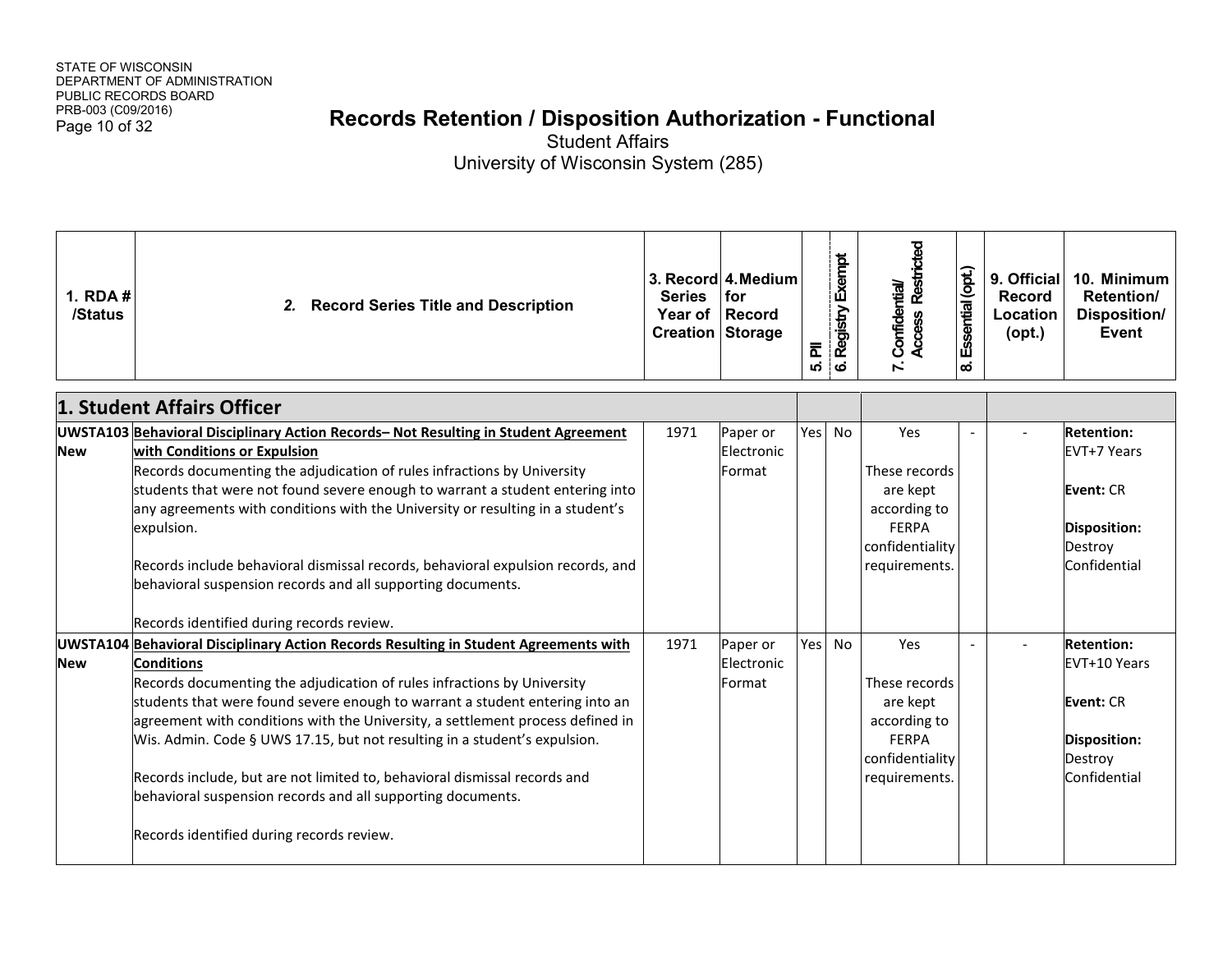# Page 11 of 32 **Records Retention / Disposition Authorization - Functional**

| 1. RDA $#$<br>/Status | <b>Record Series Title and Description</b><br>2.                                                                                                                                                                                                                                                                                                                                                                                                                                                                                                                                                                                                                                                                                                                                                           | <b>Series</b><br>Year of Record<br><b>Creation Storage</b> | 3. Record 4. Medium<br><b>for</b> | 司<br>เก่ | 6. Registry Exempt | <b>Access Restricted</b><br>7. Confidential/                                                         | Essential (opt.)<br>$\boldsymbol{\infty}$ | 9. Official<br><b>Record</b><br>Location<br>$($ opt. $)$ | 10. Minimum<br>Retention/<br><b>Disposition/</b><br>Event                                                     |
|-----------------------|------------------------------------------------------------------------------------------------------------------------------------------------------------------------------------------------------------------------------------------------------------------------------------------------------------------------------------------------------------------------------------------------------------------------------------------------------------------------------------------------------------------------------------------------------------------------------------------------------------------------------------------------------------------------------------------------------------------------------------------------------------------------------------------------------------|------------------------------------------------------------|-----------------------------------|----------|--------------------|------------------------------------------------------------------------------------------------------|-------------------------------------------|----------------------------------------------------------|---------------------------------------------------------------------------------------------------------------|
|                       | 1. Student Affairs Officer                                                                                                                                                                                                                                                                                                                                                                                                                                                                                                                                                                                                                                                                                                                                                                                 |                                                            |                                   |          |                    |                                                                                                      |                                           |                                                          |                                                                                                               |
| <b>New</b>            | UWSTA105 Behavioral Disciplinary Action Records Resulting in Expulsion<br>Records documenting the adjudication of rules infractions by University<br>students that were found severe enough to warrant a student's expulsion from<br>the University. Reports include, but are not limited to: behavioral dismissal<br>records, behavioral expulsion records, and behavioral suspension records and<br>all supporting documents.<br>Records identified during records review.                                                                                                                                                                                                                                                                                                                               | 1971                                                       | Paper or<br>Electronic<br>Format  | Yes      | <b>No</b>          | Yes<br>These records<br>are kept<br>according to<br><b>FFRPA</b><br>confidentiality<br>requirements. |                                           |                                                          | <b>Retention:</b><br>EVT+30 Years<br><b>Event: CR</b><br><b>Disposition:</b><br>Destroy<br>Confidential       |
| <b>New</b>            | UWSTA106 Student Behavior Intervention Team (BIT) Case Files- Not Resulting in Student<br><b>Agreement with Conditions or Expulsion</b><br>Records assembled by a multidisciplinary team charged with investigating and<br>supporting students who may be struggling with mental health issues including<br>suicidal ideations and disruptive conduct. This series applies to case files that<br>were not found severe enough to warrant a student entering into any<br>agreements with conditions with the University or resulting in a student's<br>expulsion. Records produced by this team consist of but are not limited to:<br>notes, summaries, and correspondence.<br>May be known as the Student Response Team or by another name at UW<br>campuses.<br>Records identified during records review. | 1971                                                       | Paper or<br>Electronic<br>Format  | Yes No   |                    | Yes<br>These records<br>are kept<br>according to<br><b>FERPA</b><br>confidentiality<br>requirements. |                                           |                                                          | <b>Retention:</b><br>EVT+7 Years<br>Event: Close of<br>Case<br><b>Disposition:</b><br>Destroy<br>Confidential |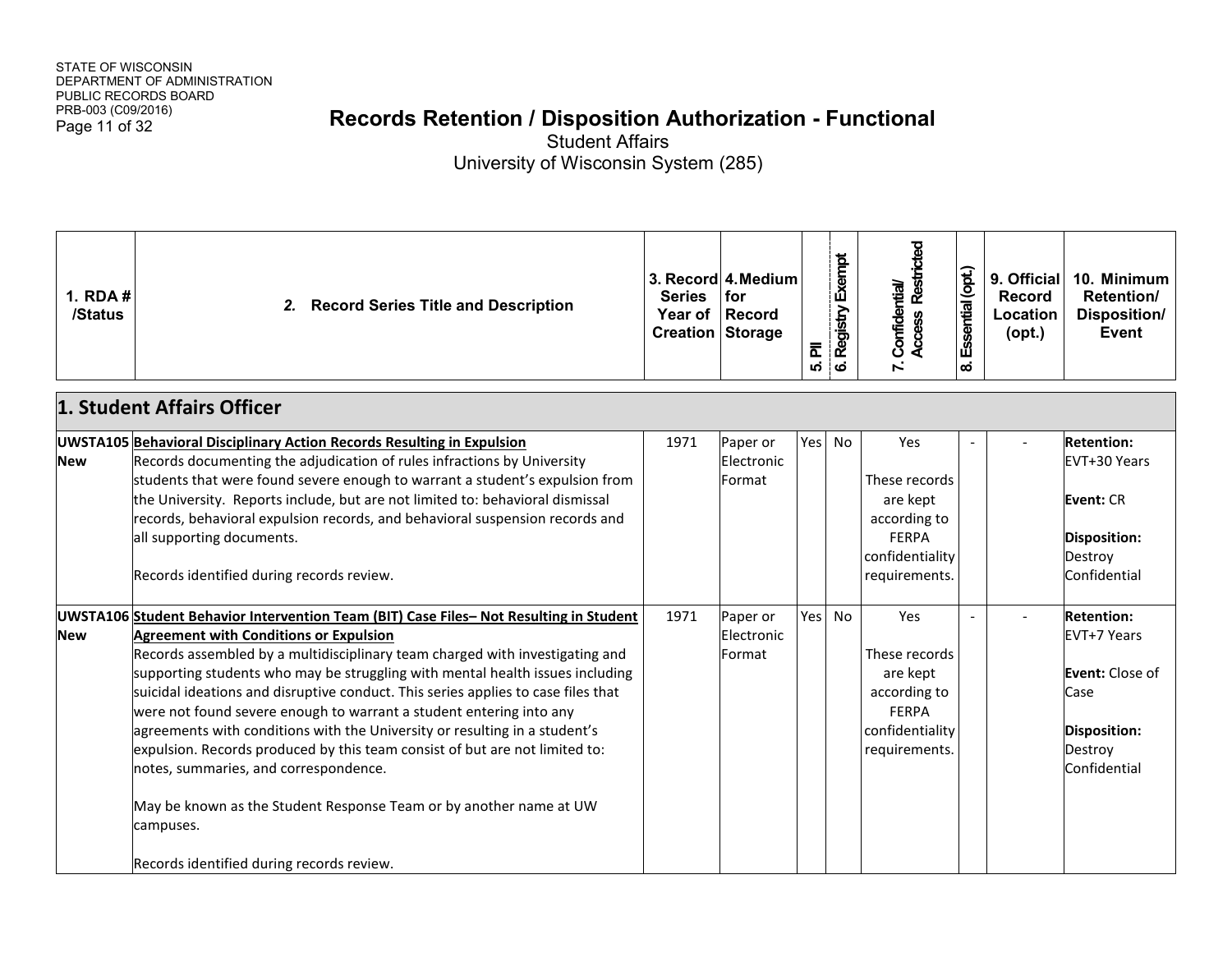# Page 12 of 32 **Records Retention / Disposition Authorization - Functional**

| 1. $RDA#$<br>/Status | <b>Record Series Title and Description</b><br>2.                                                                                                                                                                                                                                                                                                                                                                                                                                                                                                                                                                                                                                                                                                                                                                                                          | <b>Series</b> | 3. Record 4. Medium<br>for<br>Year of Record<br><b>Creation Storage</b> | ᇍ<br>ເດ່ | 6. Registry Exempt | 7. Confidential/<br>Access Restricted                                                                | Essential (opt.)<br>$\boldsymbol{\infty}$ | 9. Official<br>Record<br>Location<br>$($ opt. $)$ | 10. Minimum<br>Retention/<br>Disposition/<br>Event                                                                    |
|----------------------|-----------------------------------------------------------------------------------------------------------------------------------------------------------------------------------------------------------------------------------------------------------------------------------------------------------------------------------------------------------------------------------------------------------------------------------------------------------------------------------------------------------------------------------------------------------------------------------------------------------------------------------------------------------------------------------------------------------------------------------------------------------------------------------------------------------------------------------------------------------|---------------|-------------------------------------------------------------------------|----------|--------------------|------------------------------------------------------------------------------------------------------|-------------------------------------------|---------------------------------------------------|-----------------------------------------------------------------------------------------------------------------------|
|                      | 1. Student Affairs Officer                                                                                                                                                                                                                                                                                                                                                                                                                                                                                                                                                                                                                                                                                                                                                                                                                                |               |                                                                         |          |                    |                                                                                                      |                                           |                                                   |                                                                                                                       |
| <b>New</b>           | UWSTA107 Student Behavior Intervention Team (BIT) Case Files Resulting in Student<br><b>Agreements with Conditions</b><br>Records assembled by a multidisciplinary team charged with investigating and<br>supporting students who may be struggling with mental health issues including<br>suicidal ideations and disruptive conduct. This series applies to case files that<br>were found severe enough to warrant a student entering into an agreement<br>with conditions with the University, a settlement process defined in Wis. Admin.<br>Code § UWS 17.15, but not resulting in a student's expulsion. Records produced<br>by this team consist of but are not limited to: notes, summaries, and<br>correspondence.<br>May be known as the Student Response Team or by another name at UW<br>campuses.<br>Records identified during agency review. | 1971          | Paper or<br>Electronic<br>Format                                        | Yes      | <b>No</b>          | Yes<br>These records<br>are kept<br>according to<br><b>FERPA</b><br>confidentiality<br>requirements. |                                           |                                                   | <b>Retention:</b><br>EVT+10 Years<br><b>Event:</b> Close of<br>Case<br>Disposition:<br>Destroy<br><b>Confidential</b> |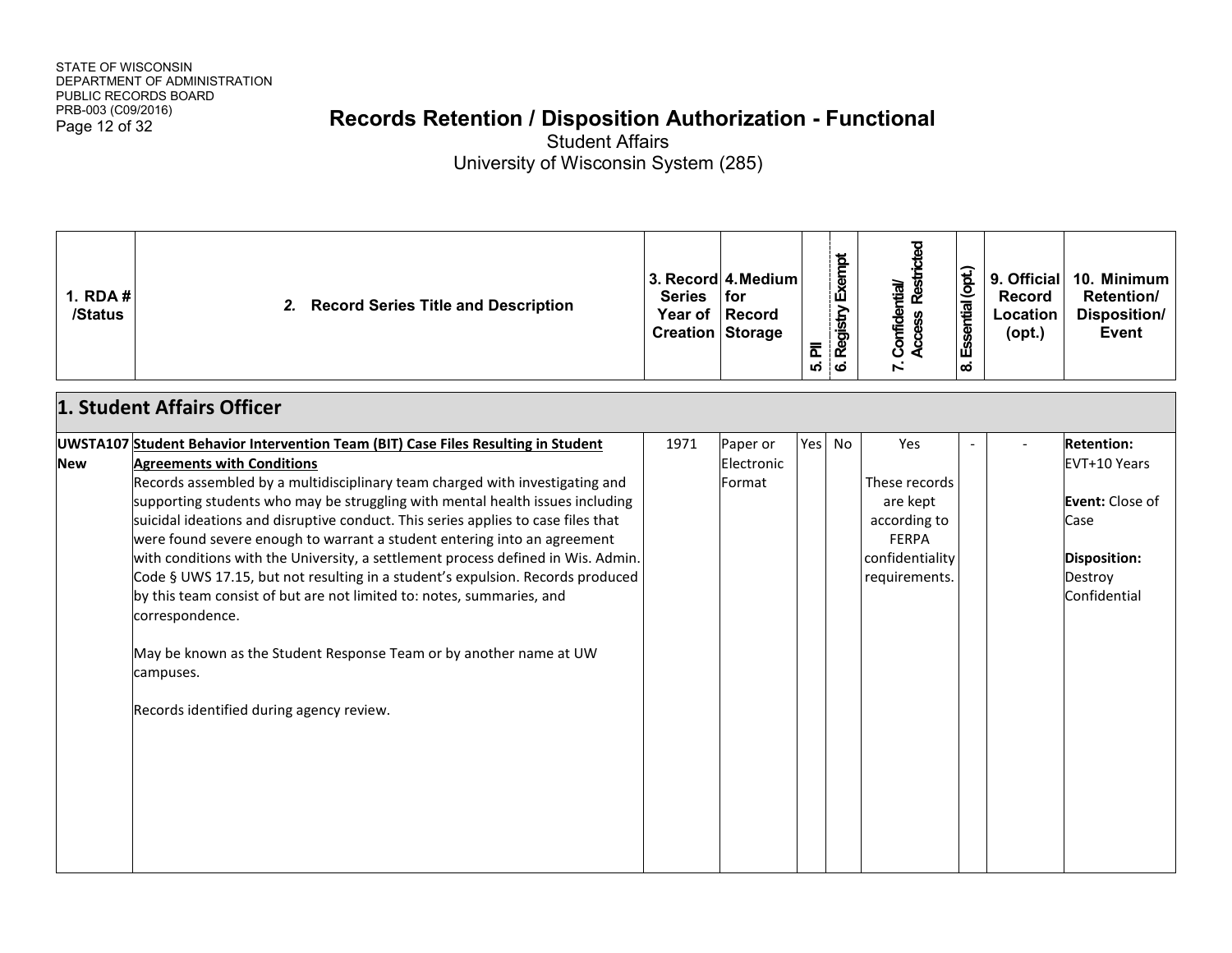# Page 13 of 32 **Records Retention / Disposition Authorization - Functional**

| 1. $RDA#$<br>/Status | <b>Record Series Title and Description</b><br>2.                                                                                                                                                                                                                                                                                                                                                                                                                                                                                                                                                                                                                         | <b>Series</b><br>Year of<br><b>Creation Storage</b> | 3. Record 4. Medium<br>for<br><b>Record</b> | 눈<br>ທ່ | 6. Registry Exempt | 7. Confidential/<br>Access Restricted                                                                | Essential (opt.)<br>ထံ | 9. Official<br>Record<br>Location<br>$($ opt. $)$ | 10. Minimum<br>Retention/<br>Disposition/<br>Event                                                                        |
|----------------------|--------------------------------------------------------------------------------------------------------------------------------------------------------------------------------------------------------------------------------------------------------------------------------------------------------------------------------------------------------------------------------------------------------------------------------------------------------------------------------------------------------------------------------------------------------------------------------------------------------------------------------------------------------------------------|-----------------------------------------------------|---------------------------------------------|---------|--------------------|------------------------------------------------------------------------------------------------------|------------------------|---------------------------------------------------|---------------------------------------------------------------------------------------------------------------------------|
|                      | 1. Student Affairs Officer                                                                                                                                                                                                                                                                                                                                                                                                                                                                                                                                                                                                                                               |                                                     |                                             |         |                    |                                                                                                      |                        |                                                   |                                                                                                                           |
| <b>New</b>           | UWSTA108 Student Behavior Intervention Team (BIT) Case Files Resulting in Expulsion<br>Records assembled by a multidisciplinary team charged with investigating and<br>supporting students who may be struggling with mental health issues including<br>suicidal ideations and disruptive conduct. This series applies to case files that<br>were found severe enough to warrant a student's expulsion from the University.<br>Records produced by this team consist of but are not limited to: notes,<br>summaries, and correspondence.<br>May be known as the Student Response Team or by another name at UW<br>campuses.<br>Records identified during records review. | 1971                                                | Paper or<br>Electronic<br>Format            | Yesl    | <b>No</b>          | Yes<br>These records<br>are kept<br>according to<br><b>FERPA</b><br>confidentiality<br>requirements. |                        |                                                   | <b>Retention:</b><br>EVT+30 Years<br><b>Event: Date of</b><br>Expulsion<br><b>Disposition:</b><br>Destroy<br>Confidential |
|                      | 2. Disability Services                                                                                                                                                                                                                                                                                                                                                                                                                                                                                                                                                                                                                                                   |                                                     |                                             |         |                    |                                                                                                      |                        |                                                   |                                                                                                                           |
| <b>New</b>           | <b>UWSTA200 Disability Service Student Case Files</b><br>Case files of students requesting disability services at an institution. Records<br>may include, but are not limited to: medical or psychological documentation of<br>a disability and statements of accommodations received in the past from either<br>a high school or other secondary education facility, such as in the form of an IEP<br>(Individual Evaluation Plan) or 504 Plan. Also, records of accommodations<br>provided, student class schedules, and other pertinent letters or documents.<br>Records identified during records review.                                                            | 1971                                                | Paper or<br>Electronic<br>Format            | Yesl    | No                 | Yes<br>These records<br>are kept<br>according to<br><b>HIPAA</b><br>confidentiality<br>requirements. |                        | Disability<br><b>Services</b><br>Office.          | <b>Retention:</b><br>EVT+7 Years<br><b>Event: Last Day</b><br>of Enrollment<br>Disposition:<br>Destroy<br>Confidential    |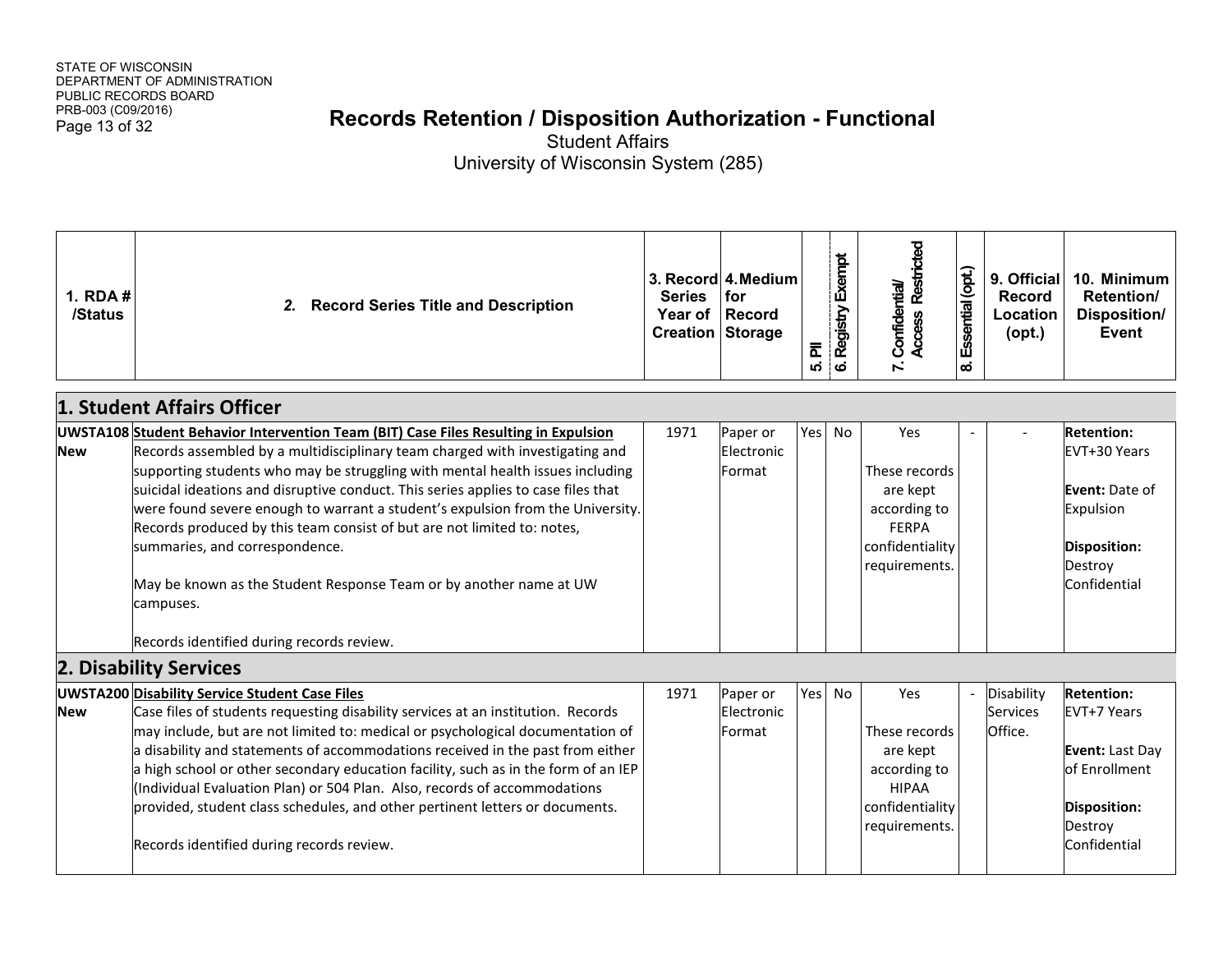# Page 14 of 32 **Records Retention / Disposition Authorization - Functional**

| 1. $RDA#$<br>/Status | <b>Record Series Title and Description</b><br>2.                                                                                                                                                                                                                                                                                                                                                                                                                                                                                                                                                                                                                                                                                                     | <b>Series</b><br><b>Year of</b><br><b>Creation Storage</b> | 3. Record 4. Medium<br>for<br><b>Record</b> | ᇍ<br>ເດ່ | 6. Registry Exempt | Access Restricted<br>7. Confidential/                                                                             | Essential (opt.)<br>$\boldsymbol{\infty}$ | 9. Official<br>Record<br><b>Location</b><br>$($ opt. $)$ | 10. Minimum<br>Retention/<br>Disposition/<br>Event                                                                      |
|----------------------|------------------------------------------------------------------------------------------------------------------------------------------------------------------------------------------------------------------------------------------------------------------------------------------------------------------------------------------------------------------------------------------------------------------------------------------------------------------------------------------------------------------------------------------------------------------------------------------------------------------------------------------------------------------------------------------------------------------------------------------------------|------------------------------------------------------------|---------------------------------------------|----------|--------------------|-------------------------------------------------------------------------------------------------------------------|-------------------------------------------|----------------------------------------------------------|-------------------------------------------------------------------------------------------------------------------------|
|                      | 2. Disability Services                                                                                                                                                                                                                                                                                                                                                                                                                                                                                                                                                                                                                                                                                                                               |                                                            |                                             |          |                    |                                                                                                                   |                                           |                                                          |                                                                                                                         |
| <b>New</b>           | UWSTA201 Disability Service Student Case Files - Not Pursued<br>Case files of students requesting disability services at an institution but made<br>inactive after the student failed to continue the application process or chose to<br>not receive services.<br>Files contain information on available disability services. This includes general<br>description of disability type, student ID# if student is currently enrolled,<br>preliminary request forms, and some documentation sent in but not completed.<br>Records identified during records review.                                                                                                                                                                                    | 1971                                                       | Paper or<br>Electronic<br>Format            | Yes      | No                 | Yes<br>These records<br>are kept<br>according to<br><b>HIPAA</b><br>confidentiality<br>requirements.              |                                           |                                                          | <b>Retention:</b><br>EVT+2 Years<br>Event: Last Day<br>of Enrollment<br><b>Disposition:</b><br>Destroy<br>Confidential  |
|                      | 3. Child Care Centers                                                                                                                                                                                                                                                                                                                                                                                                                                                                                                                                                                                                                                                                                                                                |                                                            |                                             |          |                    |                                                                                                                   |                                           |                                                          |                                                                                                                         |
| <b>New</b>           | UWSTA300 Child Care Center Child Files<br>Series containing multiple types of records created for the management of<br>individual children cared for in the child center. Records include, but are not<br>limited to: registration/enrollment forms and contracts, registration forms filled<br>out by parents or guardians, parental consent/media release, development<br>history form, and the signed contract between parents or guardians and the<br>university. Information in these records may include child's name, parent's<br>name, driver's license number, social security number, drop off/pick up time,<br>fee, and insurance information. This series includes waiting list enrollment.<br>Records identified during records review. | 1971                                                       | Paper or<br>Electronic<br>Format            | Yes      | No                 | Yes<br>These records<br>are kept<br>according to<br>HIPAA and<br><b>FERPA</b><br>confidentiality<br>requirements. |                                           |                                                          | <b>Retention:</b><br>EVT+3 Years<br><b>Event: Last Date</b><br>of Attendance<br>Disposition:<br>Destroy<br>Confidential |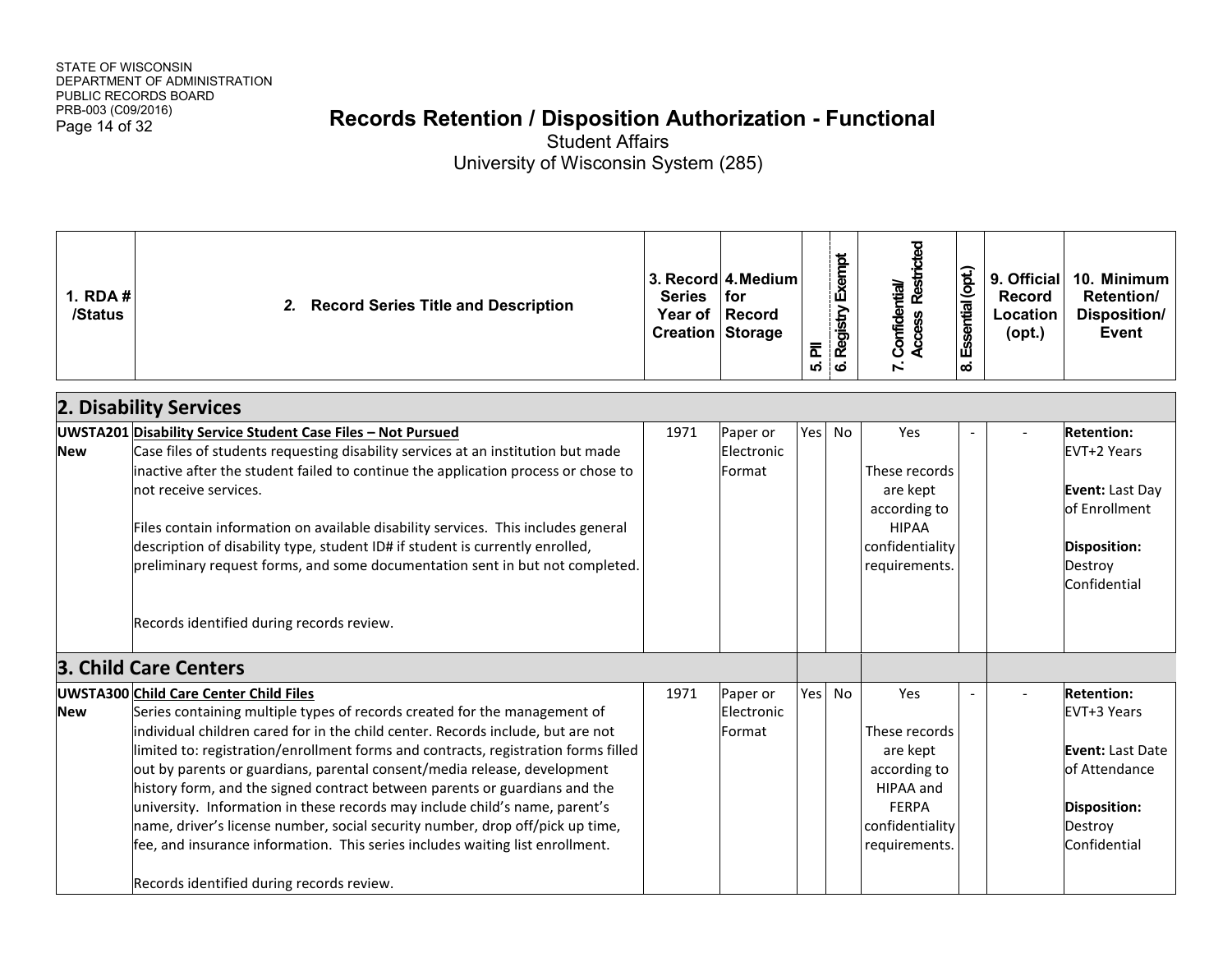# Page 15 of 32 **Records Retention / Disposition Authorization - Functional**

| 1. RDA #<br>/Status | 2. Record Series Title and Description                                                                                                                                                                                                                                                                                                                                                                                                             | <b>Series</b><br>Year of Record<br><b>Creation Storage</b> | 3. Record 4. Medium<br>  for     | ᇍ<br>เก่ | 6. Registry Exempt | 7. Confidential/<br>Access Restricted                                                                             | Essential (opt.)<br>$\boldsymbol{\infty}$ | 9. Official<br><b>Record</b><br>Location<br>$($ opt. $)$ | 10. Minimum<br>Retention/<br>Disposition/<br><b>Event</b>                                                                 |
|---------------------|----------------------------------------------------------------------------------------------------------------------------------------------------------------------------------------------------------------------------------------------------------------------------------------------------------------------------------------------------------------------------------------------------------------------------------------------------|------------------------------------------------------------|----------------------------------|----------|--------------------|-------------------------------------------------------------------------------------------------------------------|-------------------------------------------|----------------------------------------------------------|---------------------------------------------------------------------------------------------------------------------------|
|                     | 3. Child Care Centers                                                                                                                                                                                                                                                                                                                                                                                                                              |                                                            |                                  |          |                    |                                                                                                                   |                                           |                                                          |                                                                                                                           |
| <b>New</b>          | UWSTA301 Child Care Center Child Files - Not Enrolled<br>Records collected during the application process for a child that ultimately was<br>never enrolled.<br>Records in this series may include, but are not limited to:<br>registration/enrollment forms and contracts, parental consent/media release<br>form, development history form, parent or child schedules, and child health<br>records.<br>Records identified during records review. | 1971                                                       | Paper or<br>Electronic<br>Format | Yes      | No                 | Yes<br>These records<br>are kept<br>according to<br>HIPAA and<br><b>FERPA</b><br>confidentiality<br>requirements. |                                           |                                                          | <b>Retention:</b><br>EVT+1 year<br><b>Event: Date of</b><br>Application<br><b>Disposition:</b><br>Destroy<br>Confidential |
| <b>New</b>          | <b>UWSTA302 Attendance Records</b><br>Written record of a child's daily attendance at the child care center for the<br>length of time the child is enrolled.<br>Records identified during records review.                                                                                                                                                                                                                                          | 1971                                                       | Paper or<br>Electronic<br>Format | Yes      | No                 | No                                                                                                                | $\overline{\phantom{a}}$                  |                                                          | <b>Retention:</b><br>EVT+3 years<br>Event: Last Day<br>of Attendance<br>Disposition:<br>Destroy<br>Confidential           |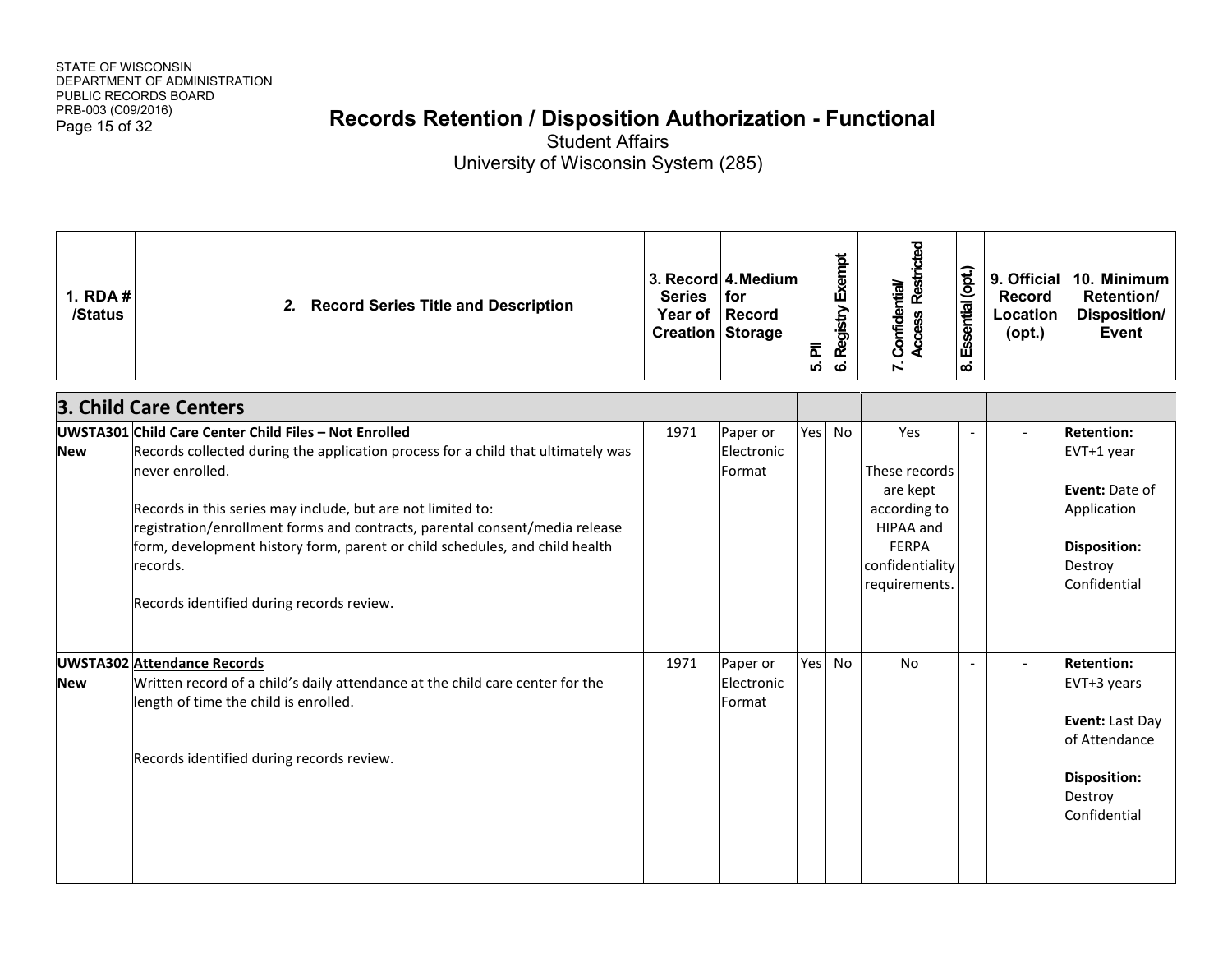# Page 16 of 32 **Records Retention / Disposition Authorization - Functional**

| 1. $RDA#$<br>/Status | <b>Record Series Title and Description</b><br>2.                                                                                                                                                                                                                                                                                                                                                                                                                                                                                                                                  | <b>Series</b><br>Year of Record<br><b>Creation Storage</b> | 3. Record 4. Medium<br>for       | ᇍ<br>ທ່ | Registry Exempt<br>ဖ | <b>Access Restricted</b><br>7. Confidential/                                                         | Essential (opt.)<br>ထံ | 9. Official<br><b>Record</b><br>Location<br>$($ opt. $)$ | 10. Minimum<br>Retention/<br>Disposition/<br><b>Event</b>                                                              |
|----------------------|-----------------------------------------------------------------------------------------------------------------------------------------------------------------------------------------------------------------------------------------------------------------------------------------------------------------------------------------------------------------------------------------------------------------------------------------------------------------------------------------------------------------------------------------------------------------------------------|------------------------------------------------------------|----------------------------------|---------|----------------------|------------------------------------------------------------------------------------------------------|------------------------|----------------------------------------------------------|------------------------------------------------------------------------------------------------------------------------|
|                      | 3. Child Care Centers                                                                                                                                                                                                                                                                                                                                                                                                                                                                                                                                                             |                                                            |                                  |         |                      |                                                                                                      |                        |                                                          |                                                                                                                        |
| <b>New</b>           | <b>UWSTA303 Child Care Center Scheduling</b><br>Series containing multiple types of records created to organize the care of<br>children at the child care center. Records include, but are not limited to:<br><b>Parent Schedule</b><br>Form indicating emergency contact information, employment status, work<br>schedule, class schedule, etc. for parents or guardians that leave their children<br>in the care of the Child Care Center.<br>Child's Schedule Change<br>Form changing time/days of care at the child care center.<br>Records identified during records review. | 1971                                                       | Paper or<br>Electronic<br>Format | Yes     | No                   | Yes<br>These records<br>are kept<br>according to<br><b>FERPA</b><br>confidentiality<br>requirements. |                        |                                                          | <b>Retention:</b><br>EVT+3 Months<br>Event: Last Day<br>of Attendance<br>Disposition:<br>Destroy<br>Confidential       |
| <b>New</b>           | UWSTA304 Child Care Center Child Health Records<br>Series containing multiple types of records created for the management of the<br>health and safety of children in the care of the child care center. Records<br>include, but are not limited to:<br><b>Immunization Records</b><br>Records documenting the history of vaccines received by the child.<br><b>Health History and Emergency Care Plan</b>                                                                                                                                                                         | 1971                                                       | Paper or<br>Electronic<br>Format | Yes     | <b>No</b>            | Yes<br>These records<br>are kept<br>according to<br><b>HIPAA</b><br>confidentiality<br>requirements. |                        |                                                          | <b>Retention:</b><br>EVT+3 Years<br>Event: Last Day<br>of Attendance<br><b>Disposition:</b><br>Destroy<br>Confidential |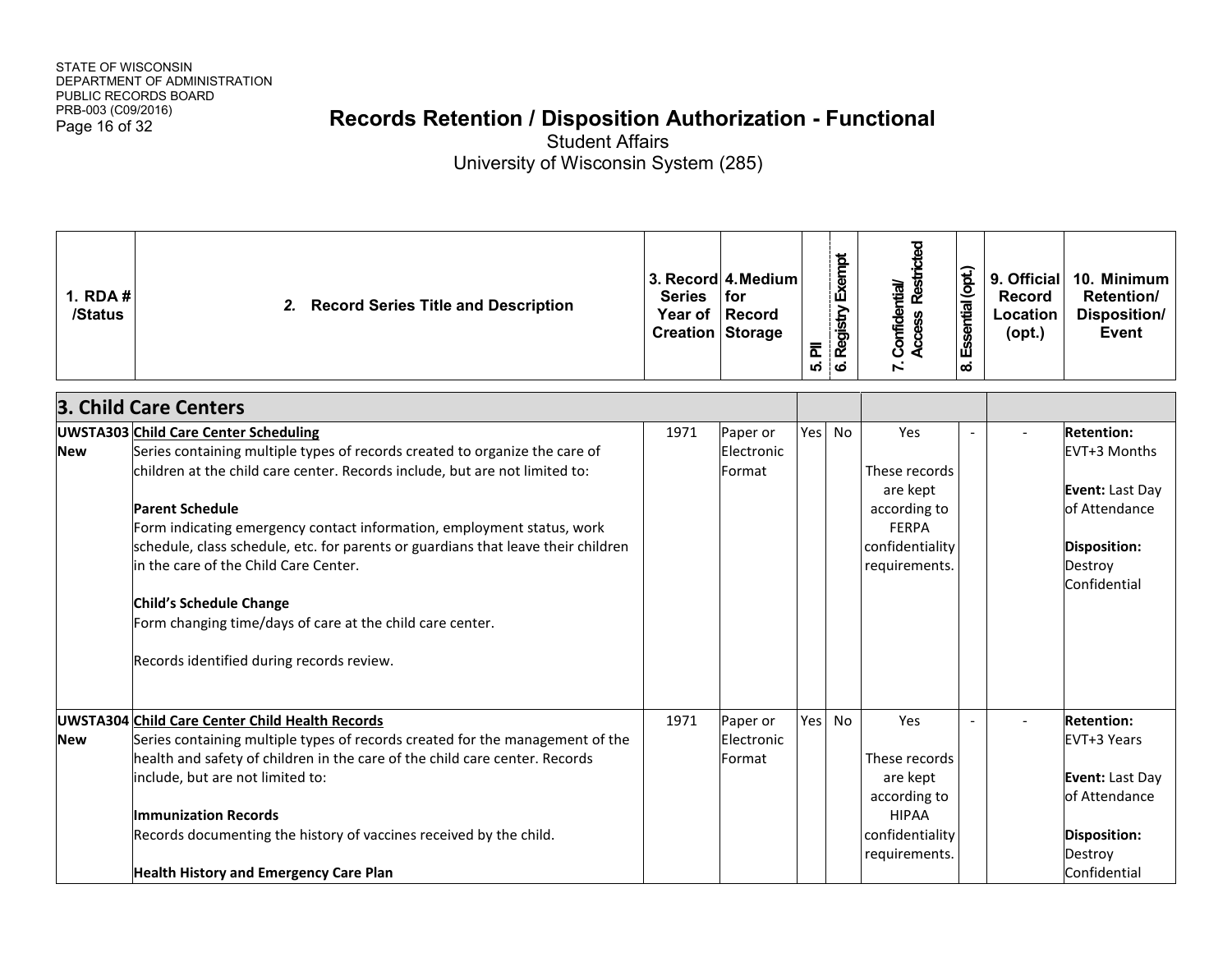# Page 17 of 32 **Records Retention / Disposition Authorization - Functional**

| 1. RDA #<br>/Status | 2. Record Series Title and Description                                                                                                                                                                                                                                                                                                                                                                                                                                          | <b>Series</b><br>Year of Record<br>Creation Storage | 3. Record 4. Medium<br>for       | $\overline{\overline{\mathbf{a}}}$<br>ທ່ | 6. Registry Exempt | Access Restricted<br>7. Confidential/ | Essential (opt.)<br>$\boldsymbol{\infty}$ | 9. Official<br><b>Record</b><br>Location<br>$($ opt. $)$ | 10. Minimum<br>Retention/<br><b>Disposition/</b><br>Event |
|---------------------|---------------------------------------------------------------------------------------------------------------------------------------------------------------------------------------------------------------------------------------------------------------------------------------------------------------------------------------------------------------------------------------------------------------------------------------------------------------------------------|-----------------------------------------------------|----------------------------------|------------------------------------------|--------------------|---------------------------------------|-------------------------------------------|----------------------------------------------------------|-----------------------------------------------------------|
|                     | Identifies family physician, child's medical conditions, and emergency contact<br>information.<br><b>Child Health Report</b><br>Instructions for children with special problems and allergies and immunizations<br>to not be administered for medical reasons.<br><b>Authorization to Administer Medication</b><br>Form completed by parent or guardian to give care center permission to<br>administer medication to their child.<br>Records identified during records review. |                                                     |                                  |                                          |                    |                                       |                                           |                                                          |                                                           |
| <b>New</b>          | 3. Child Care Centers<br><b>UWSTA305 Menus for Meals and Snacks</b><br>Records documenting all meals and snacks that are provided at the child care<br>center.                                                                                                                                                                                                                                                                                                                  | 1971                                                | Paper or<br>Electronic<br>Format | No                                       | $\blacksquare$     | No                                    |                                           |                                                          | <b>Retention:</b><br>EVT+3 months                         |
|                     | Records identified during records review.                                                                                                                                                                                                                                                                                                                                                                                                                                       |                                                     |                                  |                                          |                    |                                       |                                           |                                                          | <b>Event: CR</b><br><b>Disposition:</b><br>Destroy        |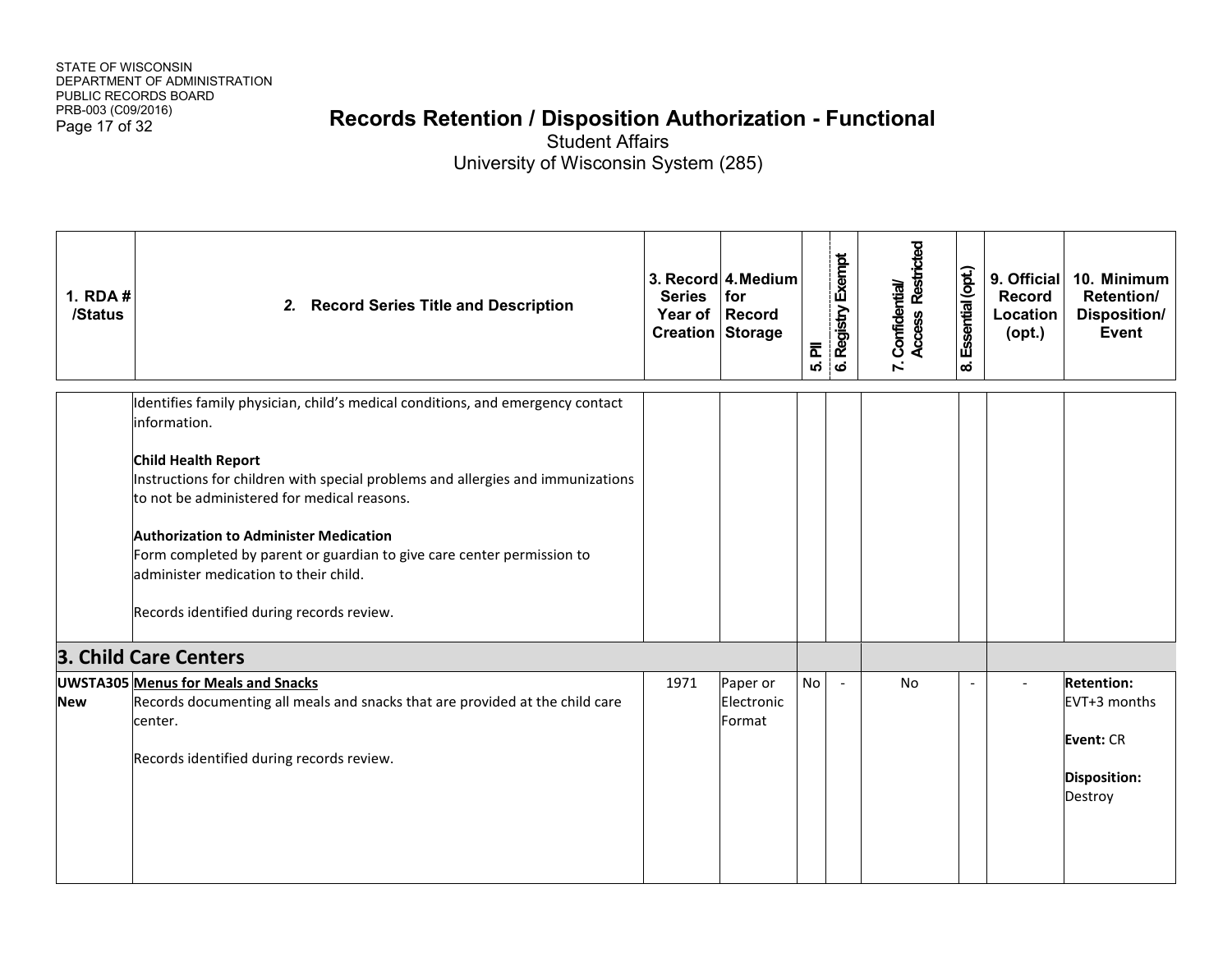# Page 18 of 32 **Records Retention / Disposition Authorization - Functional**

| 1. RDA #<br>/Status | 2. Record Series Title and Description                                                                                                                                                                                                                                                                                                                                                                                                                                                                                                                                                                                                    | <b>Series</b><br>Year of Record<br><b>Creation Storage</b> | 3. Record 4. Medium<br>for       | 司<br>ທ່ | Registry Exempt<br> ဖ | <b>Access Restricted</b><br>7. Confidential/ | Essential (opt.)<br>ထံ | 9. Official<br><b>Record</b><br>Location<br>$($ opt. $)$ | 10. Minimum<br>Retention/<br>Disposition/<br>Event                                                                                    |
|---------------------|-------------------------------------------------------------------------------------------------------------------------------------------------------------------------------------------------------------------------------------------------------------------------------------------------------------------------------------------------------------------------------------------------------------------------------------------------------------------------------------------------------------------------------------------------------------------------------------------------------------------------------------------|------------------------------------------------------------|----------------------------------|---------|-----------------------|----------------------------------------------|------------------------|----------------------------------------------------------|---------------------------------------------------------------------------------------------------------------------------------------|
|                     | 3. Child Care Centers                                                                                                                                                                                                                                                                                                                                                                                                                                                                                                                                                                                                                     |                                                            |                                  |         |                       |                                              |                        |                                                          |                                                                                                                                       |
| <b>New</b>          | UWSTA306 Child and Adult Care Food Program (CACFP) Records<br>Applications and supporting documentation regarding a federal nutrition<br>program used in child care centers. Records include: enrollment lists, daily<br>records of number of participants indicating type of meal, dates and amounts of<br>disbursement, copies of menus and any other food service records, training<br>documentation, administrative and operating costs, income, claims for<br>reimbursement, receipts of program payments received from the state, food<br>service contracts, health inspection report.<br>Records identified during records review. | 1971                                                       | Paper or<br>Electronic<br>Format | Yes     | No                    | <b>No</b>                                    |                        |                                                          | Retention: FY+3<br>Years<br>Event: FIS<br>Disposition:<br>Destroy<br>Confidential                                                     |
| <b>New</b>          | UWSTA307 Reporting and Documentation Records for Wisconsin Department of Children<br>and Families (DCF)<br>Records pertaining to documentation that the facility is required to create to<br>meet reporting requirements to DCF.<br>NOTE: DCF holds these records permanently.<br>Records identified during records review.                                                                                                                                                                                                                                                                                                               | 1971                                                       | Paper or<br>Electronic<br>Format | Yes     | <b>No</b>             | <b>No</b>                                    | $\overline{a}$         |                                                          | <b>Retention:</b><br>EVT+1 Year<br><b>Event: Date</b><br>Submitted to<br><b>DCF</b><br>Disposition:<br>Destroy<br><b>Confidential</b> |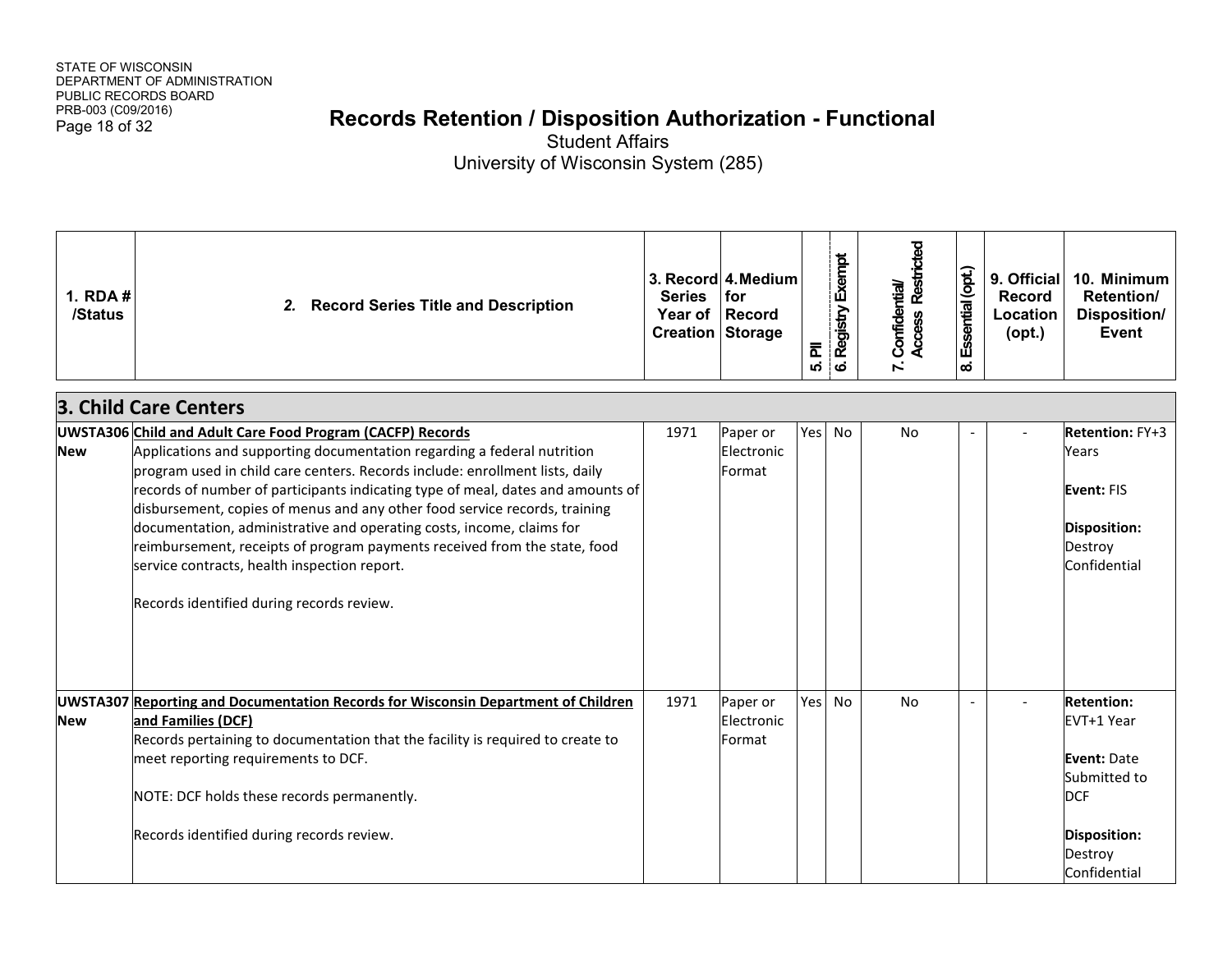# Page 19 of 32 **Records Retention / Disposition Authorization - Functional**

| 1. $RDA#$<br>/Status | 2. Record Series Title and Description                                                                                                                                                                                                                                                                                                                                                                                                                                                                                                                                                                  | <b>Series</b><br>Year of Record<br><b>Creation Storage</b> | 3. Record 4. Medium<br>for       | ᇍ<br>ທ່ | Registry Exempt<br>$\mathbf{o}$ | 7. Confidential/<br>Access Restricted | Essential (opt.)<br>ക് | 9. Official<br><b>Record</b><br>Location<br>$($ opt. $)$ | 10. Minimum<br>Retention/<br>Disposition/<br>Event                                                                        |
|----------------------|---------------------------------------------------------------------------------------------------------------------------------------------------------------------------------------------------------------------------------------------------------------------------------------------------------------------------------------------------------------------------------------------------------------------------------------------------------------------------------------------------------------------------------------------------------------------------------------------------------|------------------------------------------------------------|----------------------------------|---------|---------------------------------|---------------------------------------|------------------------|----------------------------------------------------------|---------------------------------------------------------------------------------------------------------------------------|
|                      | 3. Child Care Centers                                                                                                                                                                                                                                                                                                                                                                                                                                                                                                                                                                                   |                                                            |                                  |         |                                 |                                       |                        |                                                          |                                                                                                                           |
| <b>New</b>           | <b>UWSTA308 Staff Records</b><br>Records documenting personnel issues that are unique to the work of the<br>center and are not part of formal personnel files.<br>These records may include, but are not limited to: demographic data,<br>background verification, physical examination, education qualifications and<br>continued training documentation.<br>Records identified during records review.                                                                                                                                                                                                 | 1971                                                       | Paper or<br>Electronic<br>Format | Yes     | No                              | <b>No</b>                             |                        |                                                          | <b>Retention:</b><br>EVT+8 Years<br><b>Event: Date of</b><br>Separation<br><b>Disposition:</b><br>Destroy<br>Confidential |
| <b>New</b>           | <b>UWSTA309 Staff Development and Training Records</b><br>Records documenting child care center staff professional development as<br>required under Wis. Admin. Code § DCF 251.05 (2).<br>Records include review of center policies, training in emergency procedures,<br>first aid, job descriptions, recognition of childhood illness and infectious disease<br>control, schedule of activities of the center, child abuse awareness, knowledge<br>of where children are, child management techniques and integrations of<br>children with disabilities.<br>Records identified during records review. | 1971                                                       | Paper or<br>Electronic<br>Format | Yes     | No                              | <b>No</b>                             |                        |                                                          | <b>Retention:</b><br>EVT+8 Years<br>Event: Date of<br>Separation<br><b>Disposition:</b><br>Destroy<br>Confidential        |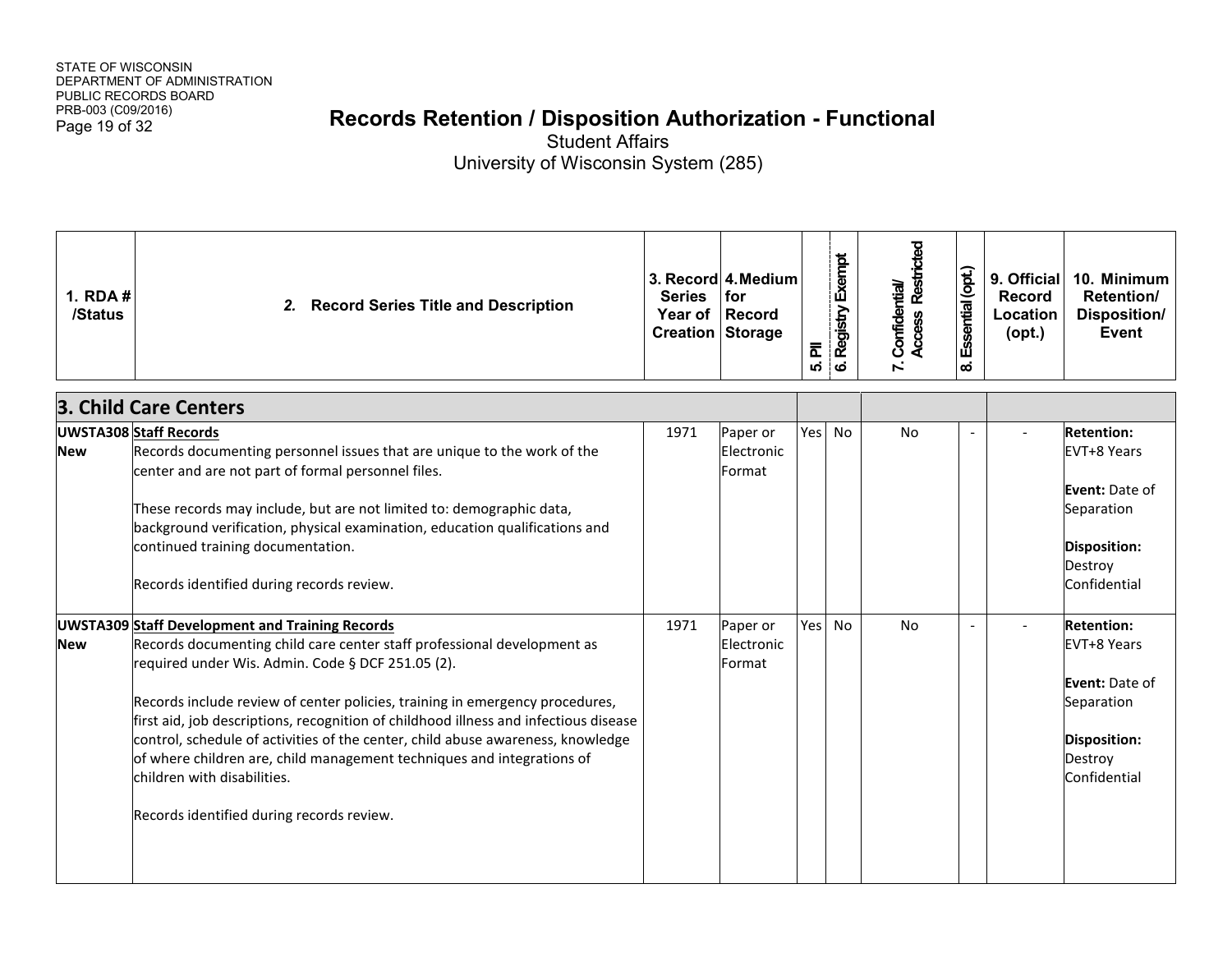# Page 20 of 32 **Records Retention / Disposition Authorization - Functional**

| 1. RDA #<br>/Status | <b>Record Series Title and Description</b><br>2.                                                                                                                                                                                                                                                                                                                                                                                                                                              | <b>Series</b><br>Year of Record<br><b>Creation Storage</b> | 3. Record 4. Medium<br>for       | ᇍ<br>ທ່   | 6. Registry Exempt | <b>Access Restricted</b><br>7. Confidential/ | Essential (opt.)<br>ထံ   | 9. Official<br><b>Record</b><br>Location<br>$($ opt. $)$ | 10. Minimum<br>Retention/<br>Disposition/<br>Event                                                            |
|---------------------|-----------------------------------------------------------------------------------------------------------------------------------------------------------------------------------------------------------------------------------------------------------------------------------------------------------------------------------------------------------------------------------------------------------------------------------------------------------------------------------------------|------------------------------------------------------------|----------------------------------|-----------|--------------------|----------------------------------------------|--------------------------|----------------------------------------------------------|---------------------------------------------------------------------------------------------------------------|
|                     | 4. Student Government                                                                                                                                                                                                                                                                                                                                                                                                                                                                         |                                                            |                                  |           |                    |                                              |                          |                                                          |                                                                                                               |
| <b>New</b>          | <b>UWSTA400 Student Government Administrative Files</b><br>Records pertaining to various functions of the Office of Student Life. Subjects<br>may include, but are not limited to: student organizations, student government,<br>task forces, professional organizations, committee minutes, reports, and<br>correspondence, and print promotional materials.<br>Records identified during records review.                                                                                    | 1971                                                       | Paper or<br>Electronic<br>Format | <b>No</b> | $\sim$             | <b>No</b>                                    |                          |                                                          | <b>Retention:</b><br>EVT+5 Years<br><b>Event: CR</b><br>Disposition:<br><b>Transfer to</b><br><b>Archives</b> |
| <b>New</b>          | <b>UWSTA401 Student Government Legislative and Deliberative Records</b><br>Records of the elected student representatives that are chiefly responsible for<br>exercising the legislative powers and duties as stipulated by Wis. Stat. §<br>36.09(5). Records include: constitution, bylaws, agendas, meeting minutes,<br>legislation passed and/or rejected, resolutions, statutes, formal statements,<br>official letters, and correspondence.<br>Records identified during records review. | 1971                                                       | Paper or<br>Electronic<br>Format | <b>No</b> | $\sim$             | <b>No</b>                                    | $\overline{\phantom{a}}$ |                                                          | <b>Retention:</b><br>EVT+10 Years<br>Event: CR<br><b>Disposition:</b><br>Transfer to<br><b>Archives</b>       |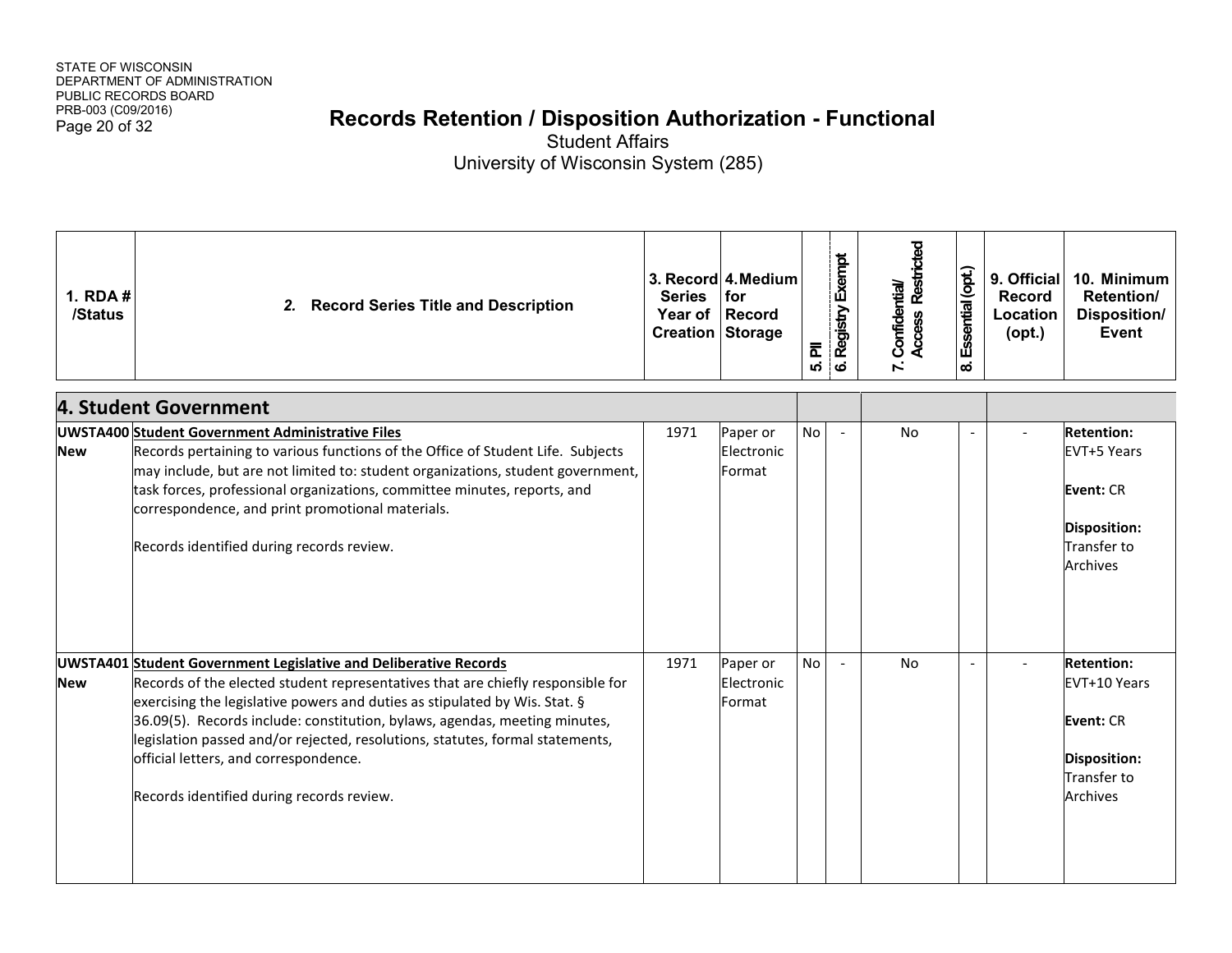# Page 21 of 32 **Records Retention / Disposition Authorization - Functional**

| 1. RDA $#$<br>/Status | <b>Record Series Title and Description</b><br>2.                                                                                                                                                                                                                                                                                                                                                                                                                                                                                                                                                                | <b>Series</b><br>Year of Record<br><b>Creation Storage</b> | 3. Record 4. Medium<br>for       | $\overline{\overline{\mathbf{a}}}$<br>ທ່ | 6. Registry Exempt | <b>Access Restricted</b><br>7. Confidential/                                                         | Essential (opt.)<br>ထံ | 9. Official<br><b>Record</b><br>Location<br>$($ opt. $)$ | 10. Minimum<br>Retention/<br>Disposition/<br><b>Event</b>                                                                    |
|-----------------------|-----------------------------------------------------------------------------------------------------------------------------------------------------------------------------------------------------------------------------------------------------------------------------------------------------------------------------------------------------------------------------------------------------------------------------------------------------------------------------------------------------------------------------------------------------------------------------------------------------------------|------------------------------------------------------------|----------------------------------|------------------------------------------|--------------------|------------------------------------------------------------------------------------------------------|------------------------|----------------------------------------------------------|------------------------------------------------------------------------------------------------------------------------------|
|                       | 4. Student Government                                                                                                                                                                                                                                                                                                                                                                                                                                                                                                                                                                                           |                                                            |                                  |                                          |                    |                                                                                                      |                        |                                                          |                                                                                                                              |
| <b>New</b>            | UWSTA402 Student Court Judicial Records- Not Resulting in Student Agreement with<br><b>Conditions or Expulsion</b><br>Records documenting disciplinary decisions passed by student court, or<br>equivalent body, regarding campus groups and/or individuals. This series<br>applies to records documenting actions that were not found severe enough to<br>warrant a student entering into any agreements with conditions with the<br>University or resulting in a student's expulsion. Records include: minutes,<br>agendas, correspondence and formal decisions.<br>Records identified during records review. | 1971                                                       | Paper or<br>Electronic<br>Format | Yes                                      | No                 | Yes<br>These records<br>are kept<br>according to<br><b>FERPA</b><br>confidentiality<br>requirements. |                        |                                                          | <b>Retention:</b><br><b>EVT+8 Years</b><br>Event: End of<br><b>Hearing</b><br>Disposition:<br>Transfer to<br><b>Archives</b> |
| <b>New</b>            | <b>UWSTA403 Student Court Judicial Records Resulting in Expulsion</b><br>Records documenting disciplinary decisions passed by student court, or<br>equivalent body, regarding campus groups and/or individuals. This series<br>applies to records of actions that were found severe enough to warrant a<br>student's expulsion from the University. Records include: minutes, agendas,<br>correspondence and formal decisions.<br>Records identified during records review.                                                                                                                                     | 1971                                                       | Paper or<br>Electronic<br>Format | Yes                                      | <b>No</b>          | Yes<br>These records<br>are kept<br>according to<br><b>FERPA</b><br>confidentiality<br>requirements. | $\overline{a}$         |                                                          | <b>Retention:</b><br>EVT+30 Years<br><b>Event: Date of</b><br>Expulsion<br>Disposition:<br><b>Transfer to</b><br>Archives    |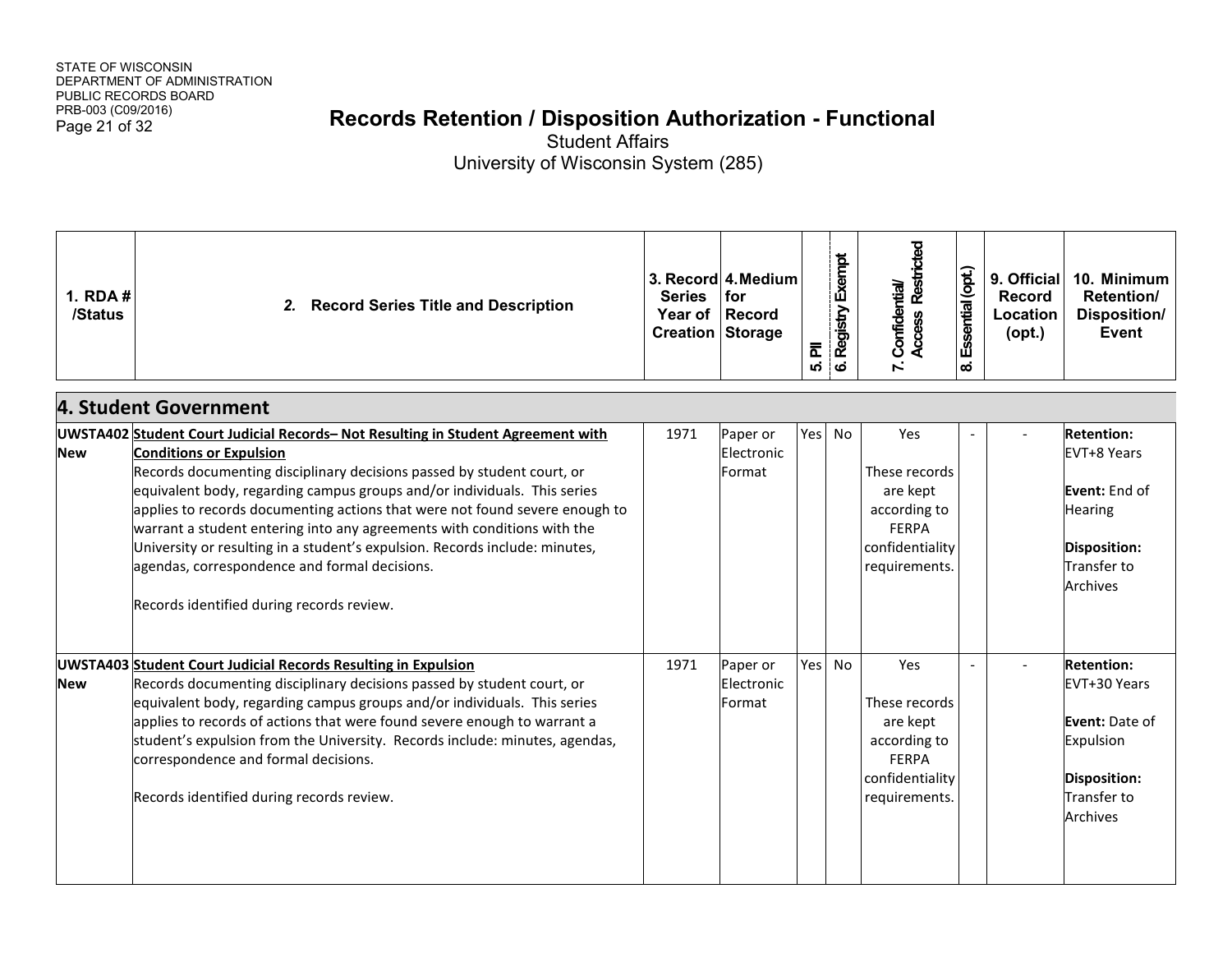# Page 22 of 32 **Records Retention / Disposition Authorization - Functional**

| 1. RDA #<br>/Status | 2. Record Series Title and Description                                                                                                                                                                                                                                                                                                                                                                                                                                                                                                                                                                                                                 | <b>Series</b><br>Year of<br><b>Creation Storage</b> | 3. Record 4. Medium<br>for<br><b>Record</b> | 司<br>ເດ່ | Registry Exempt<br>ဖ | 7. Confidential/<br>Access Restricted                                                                | Essential (opt.)<br>ထံ   | 9. Official<br><b>Record</b><br>Location<br>$($ opt. $)$ | 10. Minimum<br>Retention/<br><b>Disposition/</b><br><b>Event</b>                                                                     |
|---------------------|--------------------------------------------------------------------------------------------------------------------------------------------------------------------------------------------------------------------------------------------------------------------------------------------------------------------------------------------------------------------------------------------------------------------------------------------------------------------------------------------------------------------------------------------------------------------------------------------------------------------------------------------------------|-----------------------------------------------------|---------------------------------------------|----------|----------------------|------------------------------------------------------------------------------------------------------|--------------------------|----------------------------------------------------------|--------------------------------------------------------------------------------------------------------------------------------------|
|                     | 4. Student Government                                                                                                                                                                                                                                                                                                                                                                                                                                                                                                                                                                                                                                  |                                                     |                                             |          |                      |                                                                                                      |                          |                                                          |                                                                                                                                      |
| <b>New</b>          | UWSTA404 Student Court Judicial Records Resulting in Student Agreements with<br><b>Conditions</b><br>Records documenting disciplinary decisions passed by student court, or<br>equivalent body, regarding campus groups and/or individuals. This series<br>applies to records of actions that were found severe enough to warrant a<br>student entering into an agreement with conditions with the University, a<br>settlement process defined in Wis. Admin. Code § UWS 17.15, but not resulting<br>in a student's expulsion. Records include: minutes, agendas, correspondence<br>and formal decisions.<br>Records identified during records review. | 1971                                                | Paper or<br>Electronic<br>Format            | Yes      | No                   | Yes<br>These records<br>are kept<br>according to<br><b>FERPA</b><br>confidentiality<br>requirements. |                          |                                                          | <b>Retention:</b><br>EVT+10 Years<br>Event: End of<br><b>Hearing</b><br><b>Disposition:</b><br><b>Transfer to</b><br><b>Archives</b> |
| <b>New</b>          | <b>UWSTA405 Segregated Fee Documentation</b><br>Records created in the process to distribute the monies derived from fees<br>assessed to all students to support student services, activities, programs and<br>facilities that support the mission of University of Wisconsin System institutions.<br>Includes allocable and non-allocable segregated fee documentation.<br>Documentation includes: minutes, agendas, deliberations, recordings, budget<br>requests, correspondence, distribution of funds, passed budgets and related<br>records.<br>Records identified during records review.                                                        | 1971                                                | Paper or<br>Electronic<br>Format            | Yes      | No                   | <b>No</b>                                                                                            | $\overline{\phantom{a}}$ |                                                          | <b>Retention: FY+6</b><br>Years<br>Event: FIS<br><b>Disposition:</b><br>Transfer to<br><b>Archives</b>                               |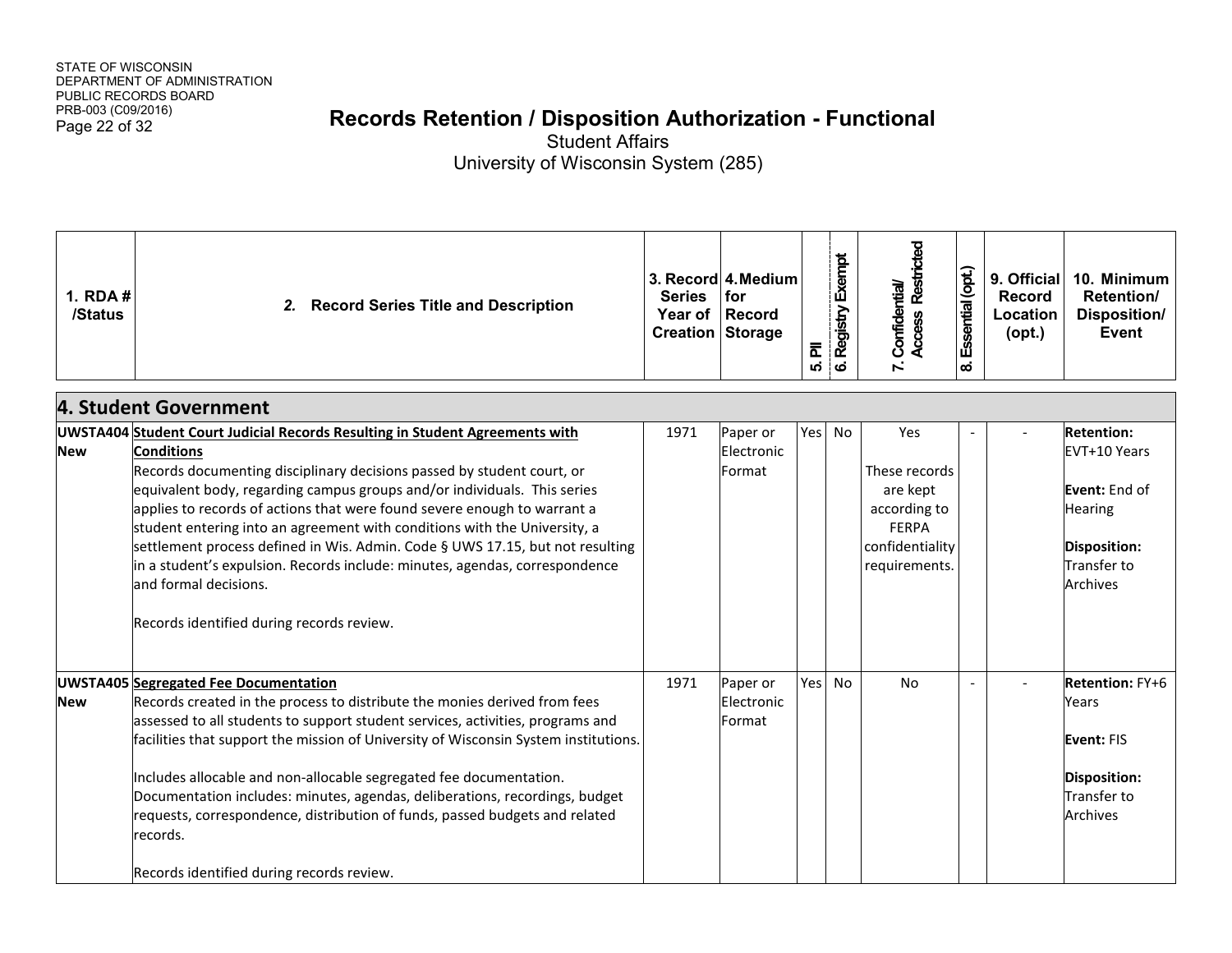# Page 23 of 32 **Records Retention / Disposition Authorization - Functional**

| 1. RDA #<br>/Status | 2. Record Series Title and Description                                                                                                                                                                                                                                                                                             | <b>Series</b><br>Year of<br><b>Creation Storage</b> | 3. Record 4. Medium<br>for<br><b>Record</b> | $\overline{\overline{\mathbf{a}}}$<br>ທ່ | 6. Registry Exempt | 7. Confidential/<br>Access Restricted | Essential (opt.)<br>ထံ | 9. Official<br><b>Record</b><br>Location<br>$($ opt. $)$ | 10. Minimum<br>Retention/<br><b>Disposition/</b><br><b>Event</b>                                                                 |
|---------------------|------------------------------------------------------------------------------------------------------------------------------------------------------------------------------------------------------------------------------------------------------------------------------------------------------------------------------------|-----------------------------------------------------|---------------------------------------------|------------------------------------------|--------------------|---------------------------------------|------------------------|----------------------------------------------------------|----------------------------------------------------------------------------------------------------------------------------------|
|                     | 4. Student Government                                                                                                                                                                                                                                                                                                              |                                                     |                                             |                                          |                    |                                       |                        |                                                          |                                                                                                                                  |
| <b>New</b>          | <b>UWSTA406 Student Government Purchase Requests</b><br>Requests from student organizations and subsidies from student government<br>approved funds. Information collected includes: organization name, contact<br>information, quantity and description of items requested and cost.<br>Records identified during records review. | 1971                                                | Paper or<br>Electronic<br>Format            | Yes                                      | No                 | <b>No</b>                             |                        |                                                          | <b>Retention:</b><br>EVT+1 Year<br>Event: CR<br>Disposition:<br>Transfer to<br>Archives                                          |
| <b>New</b>          | <b>UWSTA407 Membership Lists</b><br>Lists or other forms of documentation listing student government elected office<br>or job assignment and name of those individuals that filled the position.<br>Records identified during records review.                                                                                      | 1971                                                | Paper or<br>Electronic<br>Format            | <b>No</b>                                | $\overline{a}$     | No                                    | $\overline{a}$         |                                                          | <b>Retention:</b><br>EVT+6 Years<br>Event: End of<br>Appointment<br><b>Disposition:</b><br><b>Transfer to</b><br><b>Archives</b> |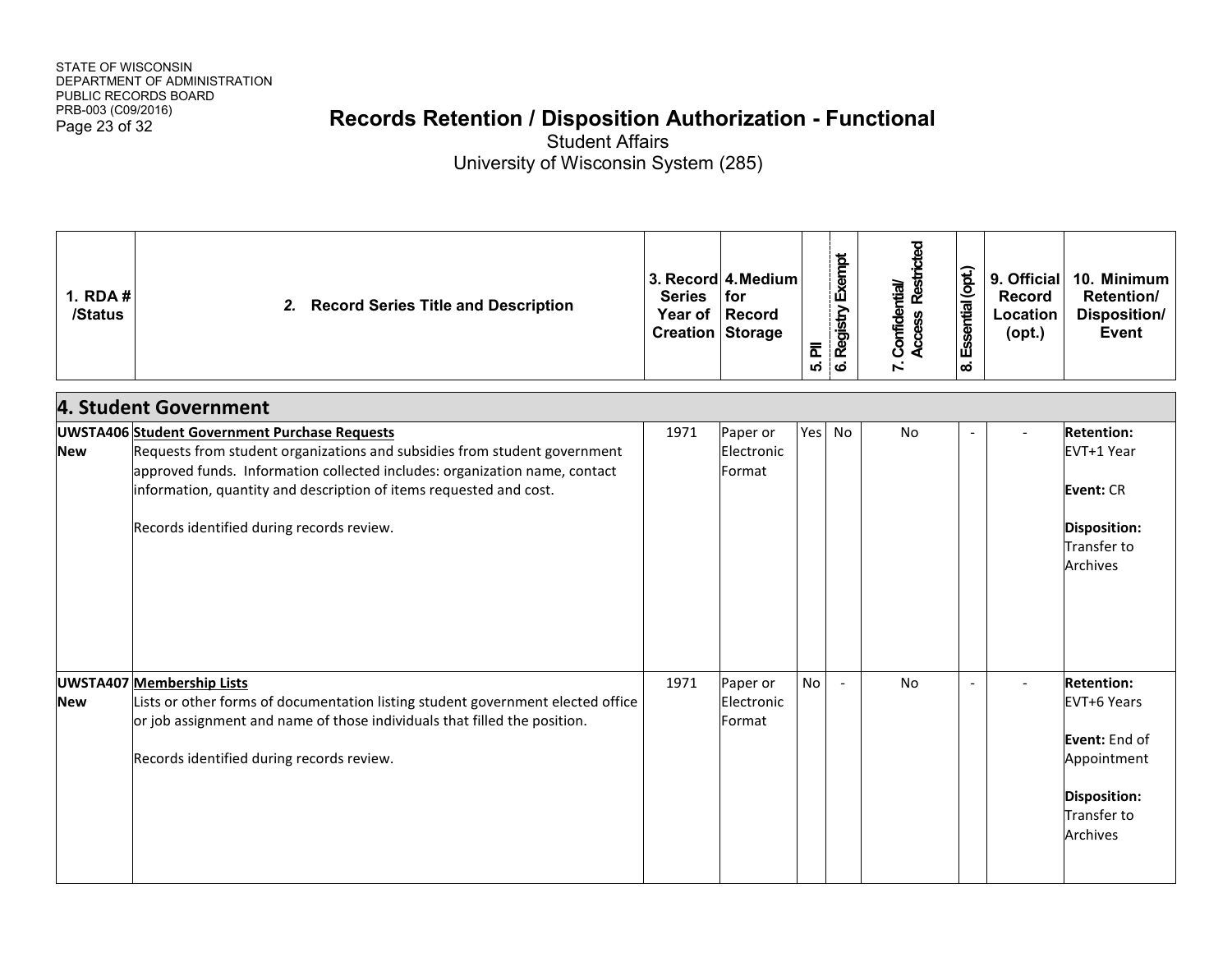# Page 24 of 32 **Records Retention / Disposition Authorization - Functional**

| 1. RDA #<br>/Status | 2.<br><b>Record Series Title and Description</b>                                                                                                                                                                                                                                                                       | <b>Series</b><br>Year of | 3. Record 4. Medium<br>for<br>Record<br><b>Creation Storage</b> | $\bar{\mathbf{r}}$<br>ທ່ | 6. Registry Exempt | <b>Access Restricted</b><br>7. Confidential/ | Essential (opt.)<br>$\infty$ | 9. Official<br><b>Record</b><br>Location<br>$($ opt. $)$ | 10. Minimum<br>Retention/<br>Disposition/<br>Event                                                                |
|---------------------|------------------------------------------------------------------------------------------------------------------------------------------------------------------------------------------------------------------------------------------------------------------------------------------------------------------------|--------------------------|-----------------------------------------------------------------|--------------------------|--------------------|----------------------------------------------|------------------------------|----------------------------------------------------------|-------------------------------------------------------------------------------------------------------------------|
|                     | 4. Student Government                                                                                                                                                                                                                                                                                                  |                          |                                                                 |                          |                    |                                              |                              |                                                          |                                                                                                                   |
| <b>New</b>          | <b>UWSTA408 Organization Officer and Adviser Listings</b><br>Lists of organization officers and advisers.<br>Records identified during records review.                                                                                                                                                                 | 1971                     | Paper or<br>Electronic<br>Format                                | No                       |                    | <b>No</b>                                    |                              |                                                          | <b>Retention:</b><br>EVT+6 Years<br>Event:<br>Superseded<br><b>Disposition:</b><br>Transfer to<br><b>Archives</b> |
| <b>New</b>          | <b>UWSTA409 Student Organization Recognition Files</b><br>Records assembled in the process of conferring official status upon student<br>groups. Series includes: recognition/re-recognition forms, organization<br>constitution, and/or bylaws or other founding papers.<br>Records identified during records review. | 1971                     | Paper or<br>Electronic<br>Format                                |                          | Yes Yes            | No                                           | $\overline{a}$               |                                                          | <b>Retention:</b><br>EVT+6 Years<br>Event: CR<br><b>Disposition:</b><br>Transfer to<br>Archives                   |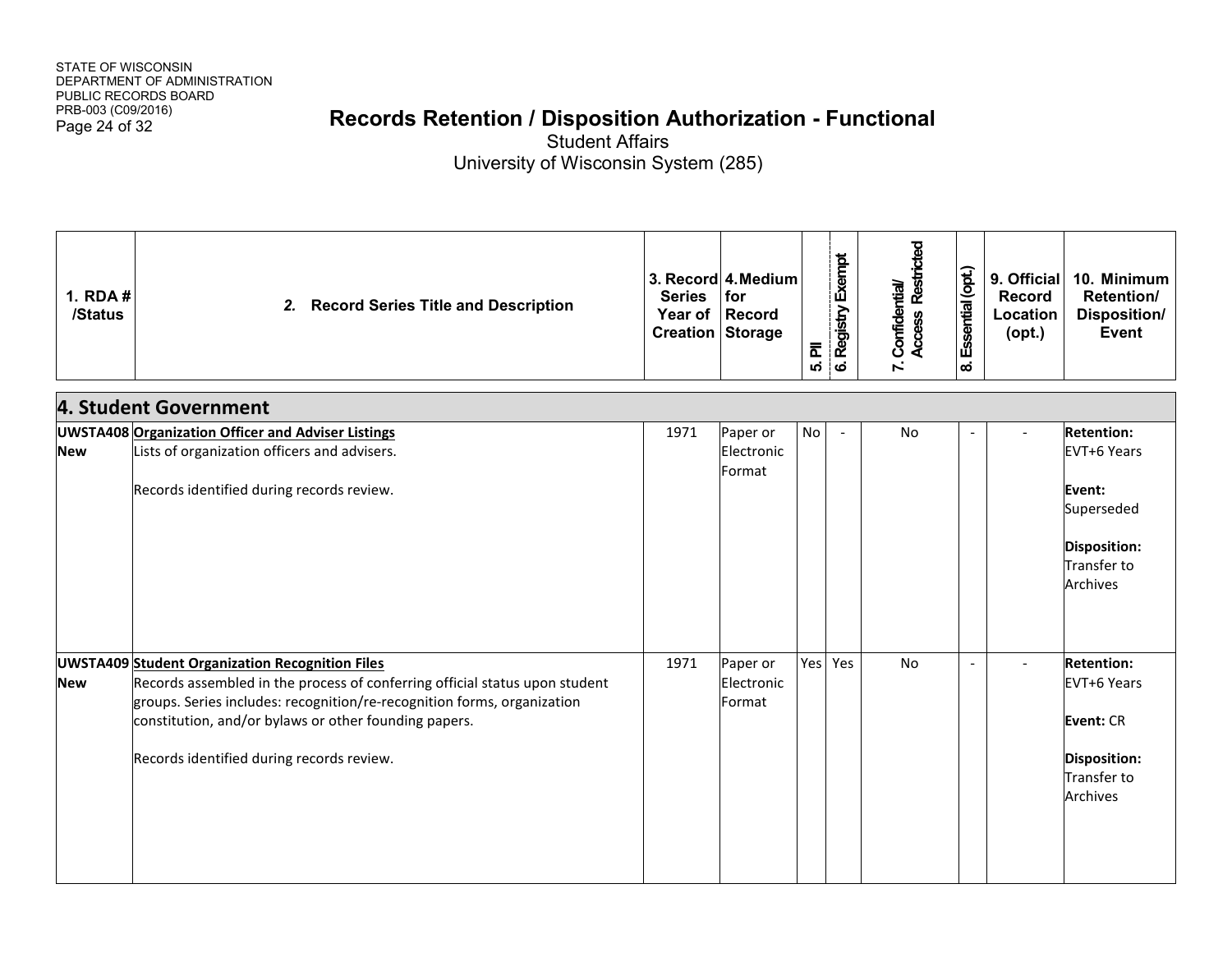# Page 25 of 32 **Records Retention / Disposition Authorization - Functional**

| 1. RDA #<br>/Status | 2. Record Series Title and Description                                                                                                                                                                                                                                            | <b>Series</b><br><b>Creation Storage</b> | 3. Record 4. Medium<br><b>I</b> for<br>Year of Record | $\bar{\mathbf{a}}$<br>ເດ່ | 6. Registry Exempt    | 7. Confidential/<br>Access Restricted                                                                             | Essential (opt.)<br>$\boldsymbol{\infty}$ | 9. Official<br><b>Record</b><br>Location<br>$($ opt. $)$ | 10. Minimum<br>Retention/<br>Disposition/<br><b>Event</b>                                              |
|---------------------|-----------------------------------------------------------------------------------------------------------------------------------------------------------------------------------------------------------------------------------------------------------------------------------|------------------------------------------|-------------------------------------------------------|---------------------------|-----------------------|-------------------------------------------------------------------------------------------------------------------|-------------------------------------------|----------------------------------------------------------|--------------------------------------------------------------------------------------------------------|
|                     | <b>5. RECREATION/INTRAMURALS</b>                                                                                                                                                                                                                                                  |                                          |                                                       |                           |                       |                                                                                                                   |                                           |                                                          |                                                                                                        |
| <b>New</b>          | UWSTA500 Recreation Records<br>Reports and standings from non-interscholastic athletic activities including:<br>tournaments, leagues, and other special programs.<br>Records identified during records review.                                                                    | 1971                                     | Paper or<br>Electronic<br>Format                      | <b>No</b>                 | $\tilde{\phantom{a}}$ | <b>No</b>                                                                                                         |                                           |                                                          | <b>Retention:</b><br>EVT+1 Year<br>Event: CR<br><b>Disposition:</b><br>Destroy                         |
| <b>New</b>          | <b>UWSTA501 Student Trip Files</b><br>Records pertaining to various aspects of student recreational trips. Includes:<br>contracts, hold harmless agreements, rosters of names, and health<br>immunization forms (for certain trips).<br>Records identified during records review. | 1971                                     | Paper or<br>Electronic<br>Format                      | Yes                       | <b>No</b>             | Yes<br>These records<br>are kept<br>according to<br>HIPAA and<br><b>FERPA</b><br>confidentiality<br>requirements. | $\overline{\phantom{a}}$                  |                                                          | <b>Retention:</b><br>EVT+3 Years<br><b>Event: CR</b><br><b>Disposition:</b><br>Destroy<br>Confidential |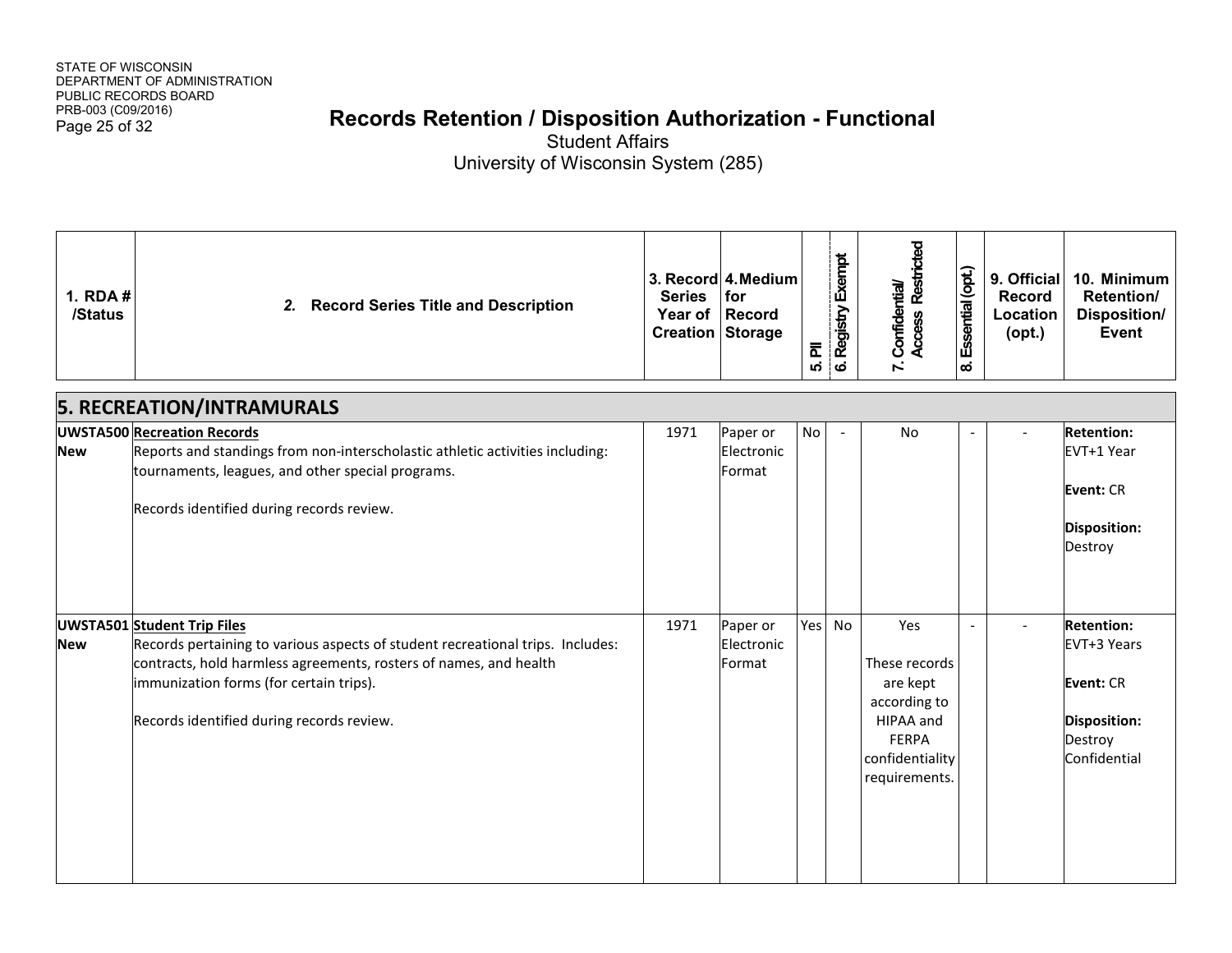# Page 26 of 32 **Records Retention / Disposition Authorization - Functional**

| 1. RDA #<br>/Status | <b>Record Series Title and Description</b><br>2.                                                                                                                                                                                                                                                                                                                                                                                                                                                                                                                                                                                                                                                                                                                                                                                                                                                                                                                                                                     | <b>Series</b><br>Year of Record<br><b>Creation Storage</b> | 3. Record 4. Medium<br>for       | ᇍ<br>ເດ່ | 6. Registry Exempt | <b>Access Restricted</b><br>7. Confidential/ | Essential (opt.)<br>$\boldsymbol{\infty}$ | 9. Official<br><b>Record</b><br>Location<br>$($ opt. $)$ | 10. Minimum<br>Retention/<br><b>Disposition/</b><br><b>Event</b>                                                        |
|---------------------|----------------------------------------------------------------------------------------------------------------------------------------------------------------------------------------------------------------------------------------------------------------------------------------------------------------------------------------------------------------------------------------------------------------------------------------------------------------------------------------------------------------------------------------------------------------------------------------------------------------------------------------------------------------------------------------------------------------------------------------------------------------------------------------------------------------------------------------------------------------------------------------------------------------------------------------------------------------------------------------------------------------------|------------------------------------------------------------|----------------------------------|----------|--------------------|----------------------------------------------|-------------------------------------------|----------------------------------------------------------|-------------------------------------------------------------------------------------------------------------------------|
|                     | <b>6. Risk Management</b>                                                                                                                                                                                                                                                                                                                                                                                                                                                                                                                                                                                                                                                                                                                                                                                                                                                                                                                                                                                            |                                                            |                                  |          |                    |                                              |                                           |                                                          |                                                                                                                         |
| <b>New</b>          | <b>UWSTA600 Liability Waivers</b><br>Forms and related records documenting an individual's acknowledgement of<br>possible risks associated with activities they participate in. Furthermore, the<br>records, when signed, indicate the participant promises to hold harmless the<br>University if injury does occur. Activities using liability waivers may include, but<br>are not limited to: outdoor or indoor extra-curricular activities, field trips,<br>excursions and other events that might pose some physical risk to participants.<br>Forms may also ask participants to acknowledge that their photograph may be<br>taken and/or audio/video recordings may be made capturing their likeness and<br>used for promotion or similar purposes. Forms typically include: name, age,<br>date of birth, date(s) of activity and a signature of each individual attending.<br>This series covers liability waivers for all university students, staff and guests.<br>Records identified during records review. | 1971                                                       | Paper or<br>Electronic<br>Format | Yes      | No                 | Yes                                          |                                           |                                                          | <b>Retention:</b><br>EVT+1 Years<br><b>Event: Last Date</b><br>of Attendance<br>Disposition:<br>Destroy<br>Confidential |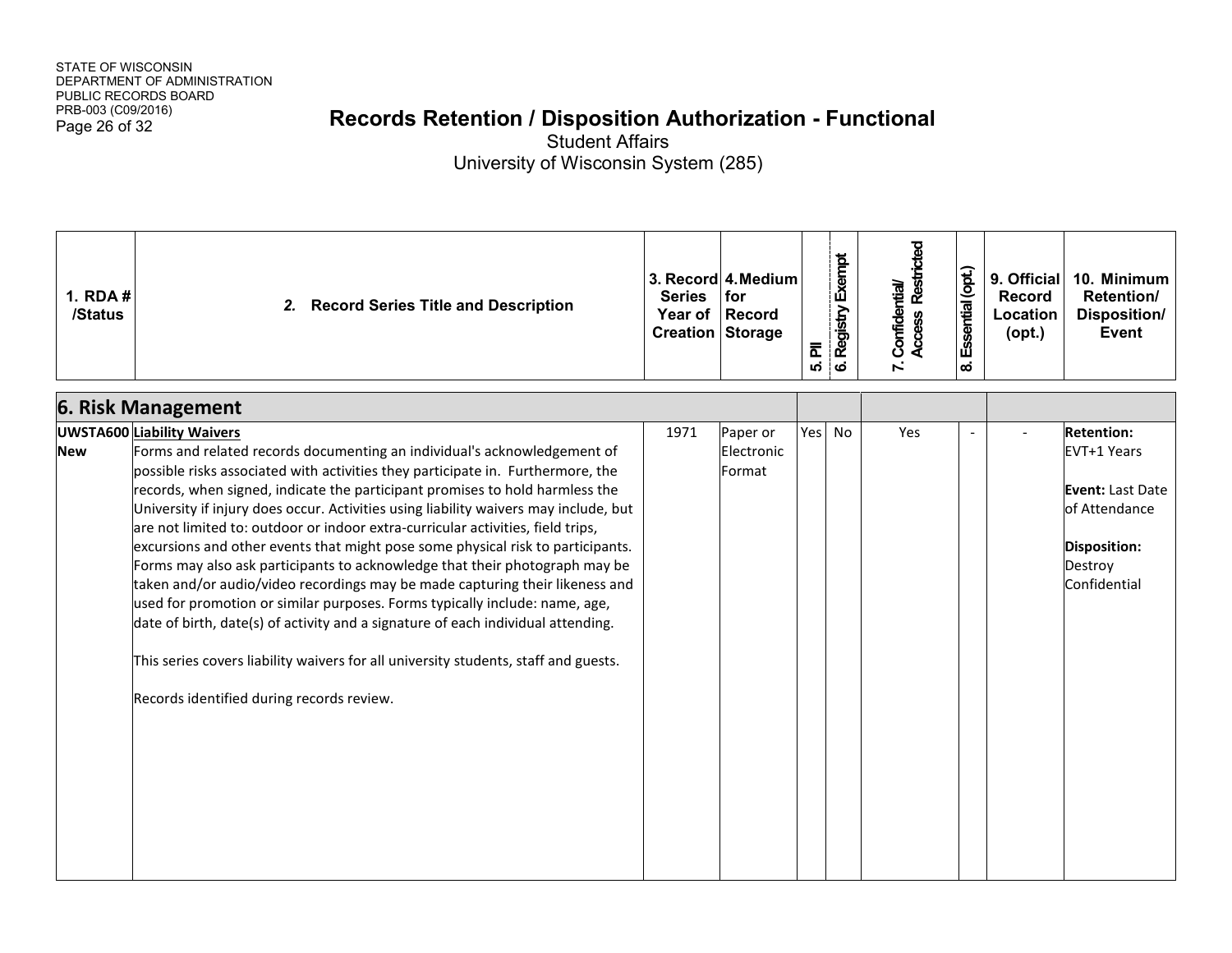# Page 27 of 32 **Records Retention / Disposition Authorization - Functional**

| <b>1. RDA#</b><br>/Status                                                  | 2. Record Series Title and Description                                    | <b>Series</b><br><b>Creation Storage</b> | 3. Record 4. Medium<br>l for<br>Year of Record | $\overline{\overline{\mathbf{a}}}$<br>ທ່ | Exempt<br><b>Registry</b><br>ဖ | Restricted<br>Confidential/<br>Access<br>$\mathbf{r}$ | Essential (opt.)<br>ത് | 9. Official<br><b>Record</b><br>Location<br>$($ opt. $)$ | 10. Minimum<br><b>Retention/</b><br>Disposition/<br>Event |
|----------------------------------------------------------------------------|---------------------------------------------------------------------------|------------------------------------------|------------------------------------------------|------------------------------------------|--------------------------------|-------------------------------------------------------|------------------------|----------------------------------------------------------|-----------------------------------------------------------|
| <b>7. Fee Waivers</b>                                                      |                                                                           |                                          |                                                |                                          |                                |                                                       |                        |                                                          |                                                           |
| <b>UWSTA700 On-Campus Fee Waiver Form</b>                                  |                                                                           | 1971                                     | Paper or                                       | Yes No                                   |                                | Yes                                                   |                        |                                                          | <b>Retention:</b>                                         |
| <b>New</b>                                                                 | Signed forms requesting to waive on-campus segregated fees charged to the |                                          | Electronic                                     |                                          |                                |                                                       |                        |                                                          | EVT+5 Years                                               |
|                                                                            | student and acknowledgment that no services provided with funding from    |                                          | <b>Format</b>                                  |                                          |                                | These records                                         |                        |                                                          |                                                           |
|                                                                            | segregated fees through the university will be provided.                  |                                          |                                                |                                          |                                | are kept                                              |                        |                                                          | <b>Event: Last Day</b>                                    |
|                                                                            |                                                                           |                                          |                                                |                                          |                                | according to                                          |                        |                                                          | of Semester                                               |
| These forms are often submitted by students at a significant distance from |                                                                           |                                          |                                                |                                          |                                | <b>FERPA</b>                                          |                        |                                                          | Enrolled                                                  |
|                                                                            | campus, such as those completing their student teaching requirement or    |                                          |                                                |                                          |                                | confidentiality                                       |                        |                                                          |                                                           |
|                                                                            | participating in distance education.                                      |                                          |                                                |                                          |                                | requirements.                                         |                        |                                                          | Disposition:                                              |
|                                                                            |                                                                           |                                          |                                                |                                          |                                |                                                       |                        |                                                          | Destroy<br>Confidential                                   |
|                                                                            |                                                                           |                                          |                                                |                                          |                                |                                                       |                        |                                                          |                                                           |
|                                                                            | Records identified during records review.                                 |                                          |                                                |                                          |                                |                                                       |                        |                                                          |                                                           |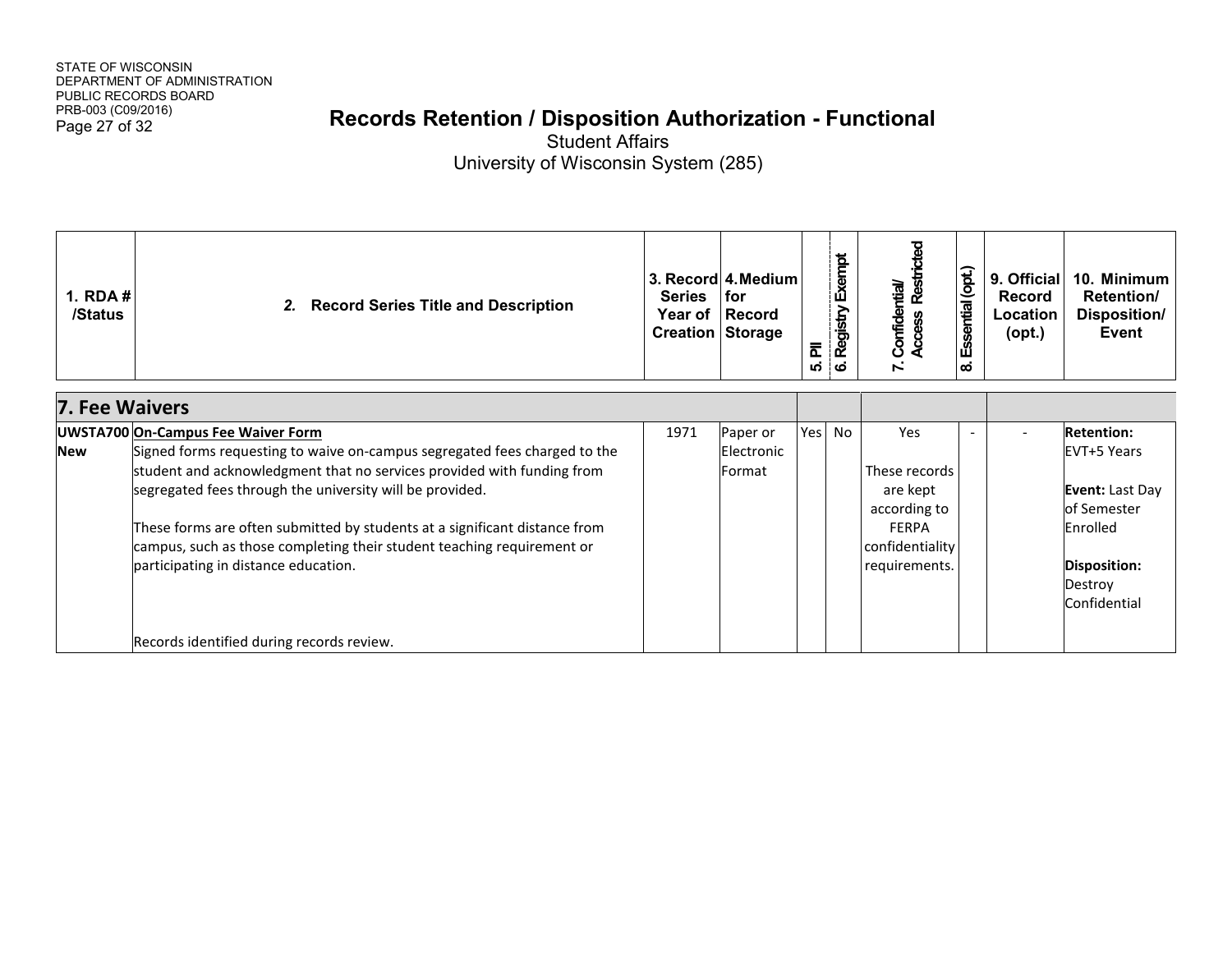#### **Records Retention / Disposition Authorization - Functional**

[Program Title] [Agency Name] [Agency Number] [Division Name] | [Subdivision/Bureau/Office] | [Unit Number]

| Related Records Series or Statewide General Records Schedules (GRS)<br>Follow the retention provisions specified in applicable approved agency specific retention schedules and<br><b>Statewide General Records Schedules.</b><br>Note: information only |                                     |                |  |  |
|----------------------------------------------------------------------------------------------------------------------------------------------------------------------------------------------------------------------------------------------------------|-------------------------------------|----------------|--|--|
| <b>RDA Number</b>                                                                                                                                                                                                                                        | Record Series Title and Description | Notes/Comments |  |  |
|                                                                                                                                                                                                                                                          |                                     |                |  |  |
|                                                                                                                                                                                                                                                          |                                     |                |  |  |
|                                                                                                                                                                                                                                                          |                                     |                |  |  |
|                                                                                                                                                                                                                                                          |                                     |                |  |  |
|                                                                                                                                                                                                                                                          |                                     |                |  |  |
|                                                                                                                                                                                                                                                          |                                     |                |  |  |
|                                                                                                                                                                                                                                                          |                                     |                |  |  |
|                                                                                                                                                                                                                                                          |                                     |                |  |  |
|                                                                                                                                                                                                                                                          |                                     |                |  |  |

| <b>Closed/Superseded Series</b><br>Note: information only |                            |               |                |
|-----------------------------------------------------------|----------------------------|---------------|----------------|
| <b>RDA Number</b>                                         | <b>Record Series Title</b> | <b>Status</b> | Notes/Comments |
|                                                           |                            |               |                |
|                                                           |                            |               |                |
|                                                           |                            |               |                |
|                                                           |                            |               |                |
|                                                           |                            |               |                |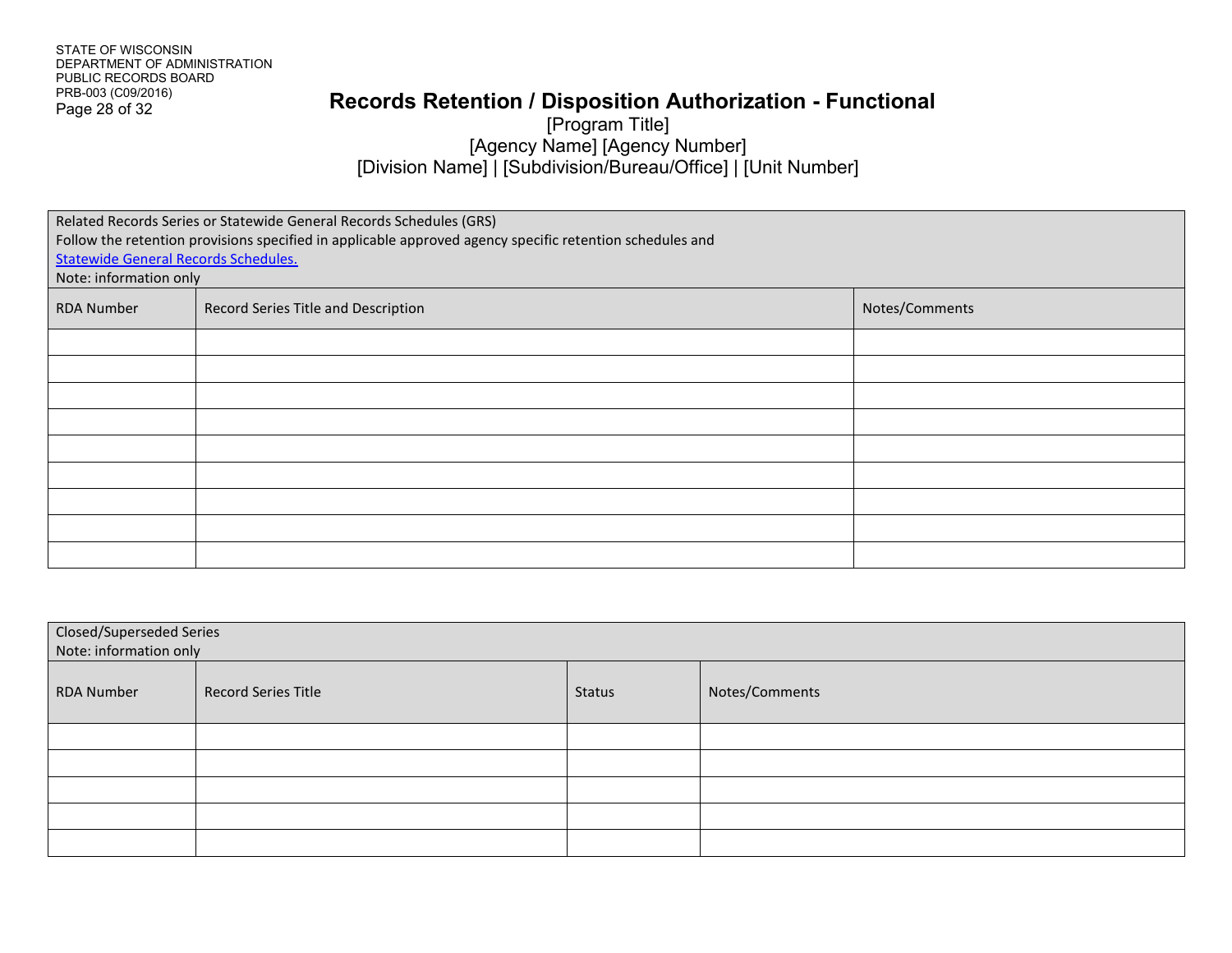#### **Records Retention / Disposition Authorization - Functional**

[Program Title] [Agency Name] [Agency Number] [Division Name] | [Subdivision/Bureau/Office] | [Unit Number]

| Revision History<br>Note: information only |            |                     |                             |
|--------------------------------------------|------------|---------------------|-----------------------------|
| Revision<br>Date                           | RDA Number | Record Series Title | <b>Revision Description</b> |
|                                            |            |                     |                             |
|                                            |            |                     |                             |
|                                            |            |                     |                             |
|                                            |            |                     |                             |
|                                            |            |                     |                             |
|                                            |            |                     |                             |
|                                            |            |                     |                             |
|                                            |            |                     |                             |
|                                            |            |                     |                             |
|                                            |            |                     |                             |
|                                            |            |                     |                             |
|                                            |            |                     |                             |
|                                            |            |                     |                             |
|                                            |            |                     |                             |
|                                            |            |                     |                             |
|                                            |            |                     |                             |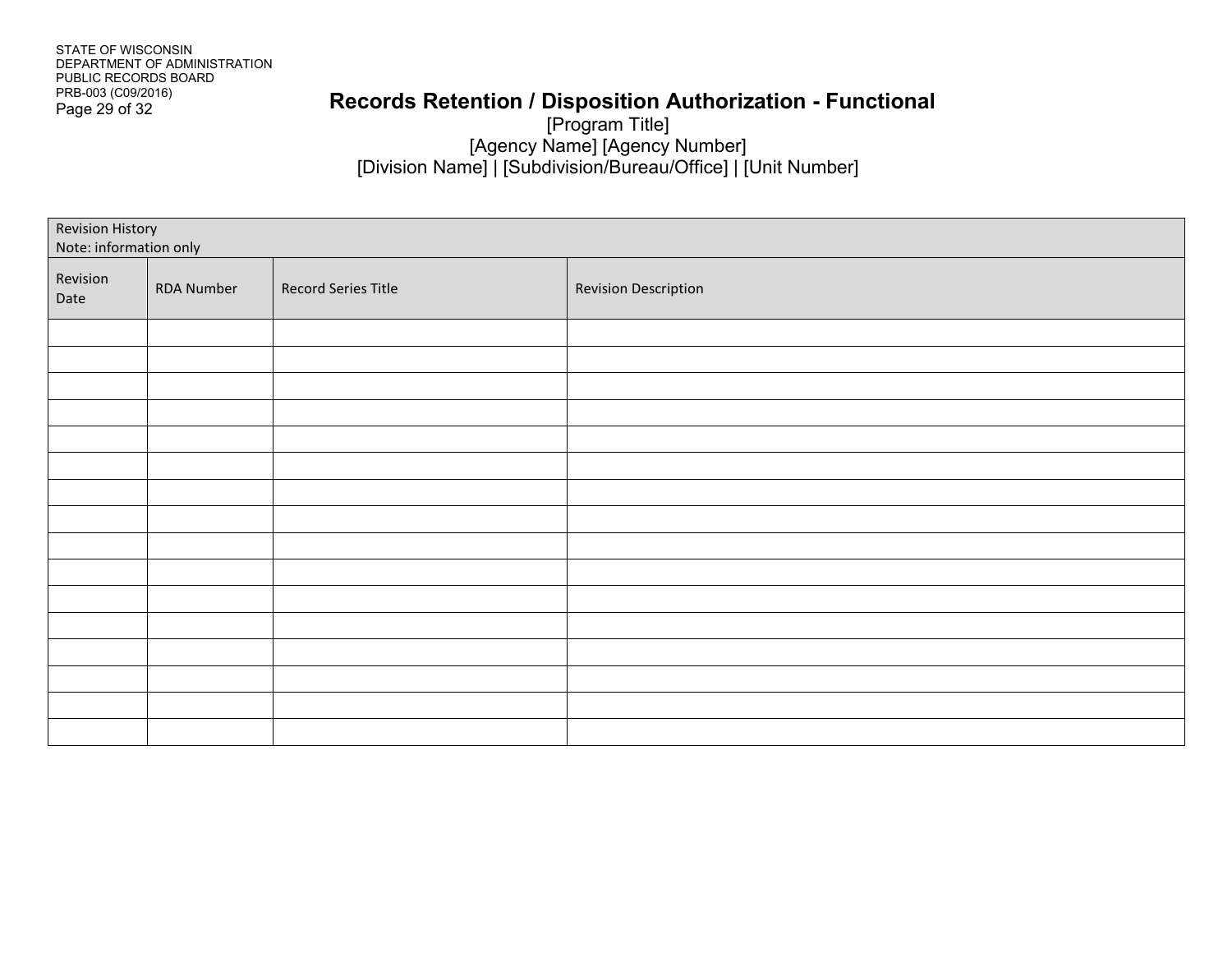STATE OF WISCONSIN DEPARTMENT OF ADMINISTRATION PUBLIC RECORDS BOARD PRB-003 (C09/2016) Page 30 of 32

#### **Instructions for the Records Retention Schedule**

#### Header

Program Title (r)[1](#page-29-0) Identify the title of the program that creates and/or is responsible for the records.

Agency Name (r)

Identify the entity that has legal custody of the records, using correct names. Do not use acronyms or abbreviations.

#### Agency # (r)

- State Agency: Use the three-digit agency appropriation code assigned by Wis. Stat. § 20.005.

- University of Wisconsin: Use the three-digit statutory code (285) together with the alphabetical code assigned to the institution.

- Local Units of Government, Other Entities: Please contact PRB Staff.

- Board/Commission: The Records Officer may assign an additional alphabetical character to autonomous entities that are attached to an agency. Division name (r)

- Identify the division that creates and receives the records. Do not use acronyms or abbreviations

Subdivision/Bureau/Program/Office (o) Identify the subdivision, bureau, program, or office that creates and receives the records. Do not use acronyms or abbreviations

Unit number (o)

Indicate the business unit # which has ownership and financial responsibility for records in this series if applicable.

University of Wisconsin: Use the 6-digit UDDS # that the UW uses for accounting and budgetary purposes.

#### Program Description (r):

Give an overall summary and describe the who, what, and why of the program. It may also be helpful to include information about the program history and organization.

#### Laws and Requirements (o):

List Federal, State, Local laws, and/or Administrative Rules, including titles, that pertain to the program as a whole; include section/code number and title, if none, enter N/A. If applicable, record series specific laws should be included within individual RDA.

#### Electronic Systems (r)

l

Briefly describe computer program(s)/applications used within the program area. If not applicable, enter N/A.

Note, it is not necessary to describe the basic MS Office programs in use.

For additional information and assistance implementing this retention schedule, contact (r):

Provide the name, telephone number and email address for the agency's statutorily-designated Records Officer or other program contact, who may be contacted for further information regarding the record series. Approval Signatures (r):

The Agency Records Officer, and at least one other agency official, such as the Agency Program Manager, Risk Manager, Legal Counsel, and/or the Legal Custodian of Records, must review, approve, and sign the RDA before submitting it to the PRB for approval. Prior to implementation, PRB approval and signature by the State Archivist are both required.

#### Functional Schedule Table:

#### RDA # / Status (r)

Retention/Disposition Authorization (RDA) # & Status: Prior to submission to the Public Records Board (PRB) for approval, every RDA must have a unique, sequential number. Agency Records Officers assign this number which is subject to PRB approval.

- The Records Officer must review past RDAs and then assign a number to new RDAs which has never been used.

A suffix is not used for most records series. It is an optional alphabetical character that may be added to the end of the RDA number when used to indicate different retention periods, media, or dispositions for all or portions of the same records series. RDA Status: Indicate if the RDA is:

NEW: Request for approval of an RDA with a number that has never been submitted to the PRB. In the description, provide the reason for the creation of the RDA, for example: program re-organization, records identified during agency review, or brand new records being created.

AMENDED: Request for approval of a change to an RDA that previously was approved by the PRB. Any revision to an RDA triggers amended status. Use existing RDA number.

RENEWAL: The RDA has sunset and is being renewed without amendments. RDA's automatically sunset every 10 years, per Wis. Stat. § 16.61(4)(c). Use existing RDA number.

RDA Title / Description (r) Records Series Title:

<span id="page-29-0"></span> $1$  Optional fields are marked with an (o); required fields are marked with an (r).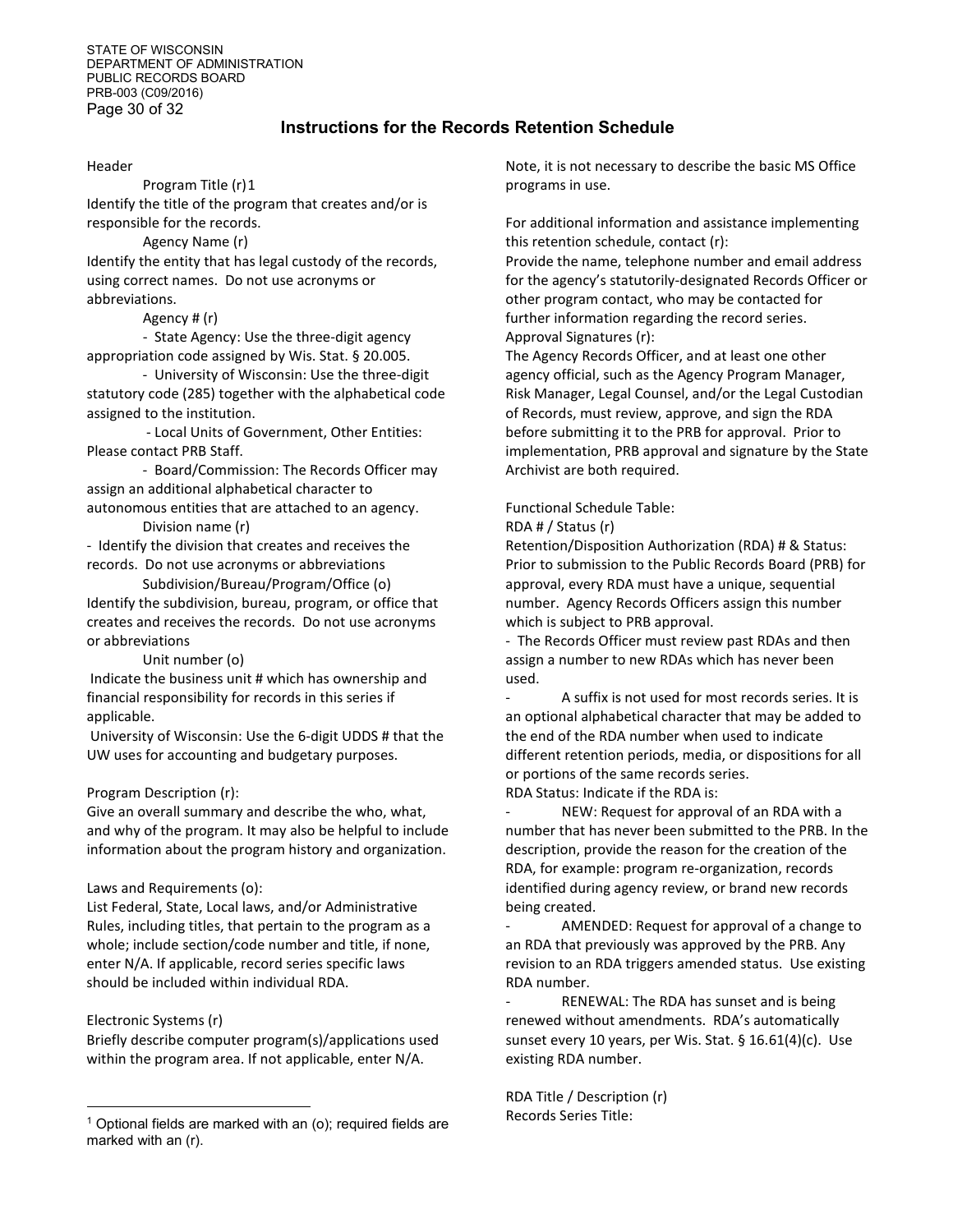#### **Instructions for the Records Retention Schedule**

Assign a descriptive title to the records series. Be certain that agency employees will be able to accurately identify the records series from its title. Do not use abbreviations or acronyms. Records Series Description:

The description is the most important section of the RDA. It informs the PRB, and others who are unfamiliar with the records series, what information is contained in the series, the business purpose for the information, and the reasons why the series was created and/or received by the agency.

May include relevant statutory, rule citations, or other legal authority in order to clarify the content of the records and the authorization to create them. Additional information may be included as needed for employees to manage the records, such as providing guidance regarding who is custodian of the records within the series or conditions that must be met prior to disposition, as well as the relationship to any other record series.

- If requesting approval of a new RDA, provide the reason for the creation of the RDA. For example: program re-organization, records identified during agency review, or brand new records being created.

"Record series" is defined by Wis. Stat.  $\S$  $16.61(2)(c)$ .

Records Series Year of Creation (r)

This is the year the agency first began creating or receiving records in this series. If the precise year is unknown, then provide an estimate.

Medium for Records Storage (r)

Indicate all the media on which the records are stored such as paper, electronic/digital, microform, or other, e.g. audio, film, or video.

Records Contain Personally Identifiable Information (r) Enter Y (Yes) or N (No)

Wisconsin law requires authorities to specifically identify records series that contain personally identifiable information (PII). PII is defined in Wis. Stat. §19.62(5) as information that can be associated with a particular individual through one or more identifiers or other information or circumstances. Examples of PII include, but are not limited to, a person's name plus social security number or driver's license number. If the records associated with this RDA must be destroyed confidentially due to PII content, indicate yes even if some, but not all, of the records included in the RDA contain PII. If YES, complete #6. If NO, do not complete #6.

Personally Identifiable Registry (r) Enter Y (Yes) or N (No)

Pursuant to Wis. Stat. §16.61(3)(u), the Public Records Board shall create a registry describing records that contain PII. The law specifies that records containing the following information shall not be included in the Registry:

Any records series that contains the results of a matching program, as defined in Wis. Stat. §19.62 (3), if the state agency using the records series destroys the records series within one year after the records series was created;

Mailing lists;

Telephone directories;

Records series pertaining exclusively to employees of a state agency;

Records series specified by the board that contain personally identifiable information incidental to the primary purpose for which the records series was created, such as the name of a salesperson or a vendor in a records series of purchase orders; and, Records series relating to procurement or budgeting by a state agency.

If the records associated with this RDA are derived from any of the information stated immediately above in a. through f., indicate YES. Note: When this column is marked YES, the information in this RDA will be excluded from the PII Registry. When marked NO, the information in this RDA will be included in the PII Registry.

#### Records Series is Confidential or Access is Limited (r) Enter Y (Yes) or N (No)

Indicate "yes" only if a specific statute, administrative rule, or other legal authority requires that all, or some, information in the record series be kept confidential or protected from public access. If "yes" is checked, identify the relevant statute, code, or other legal authority.

Some, but not all, personally identifiable information (PII) is confidential. At the same time, records that do not contain PII may be required by law to be kept confidential or have limited access.

For purposes of record retention and destruction, Wisconsin's Public Records Law and related statutes govern public access to records including certain confidentiality provisions.

#### Essential (o)

Enter Y (Yes) or N (No)

Records needed for the Continuity of Operations (COOP) during and following an emergency. These are records an agency must have to perform one or more of the